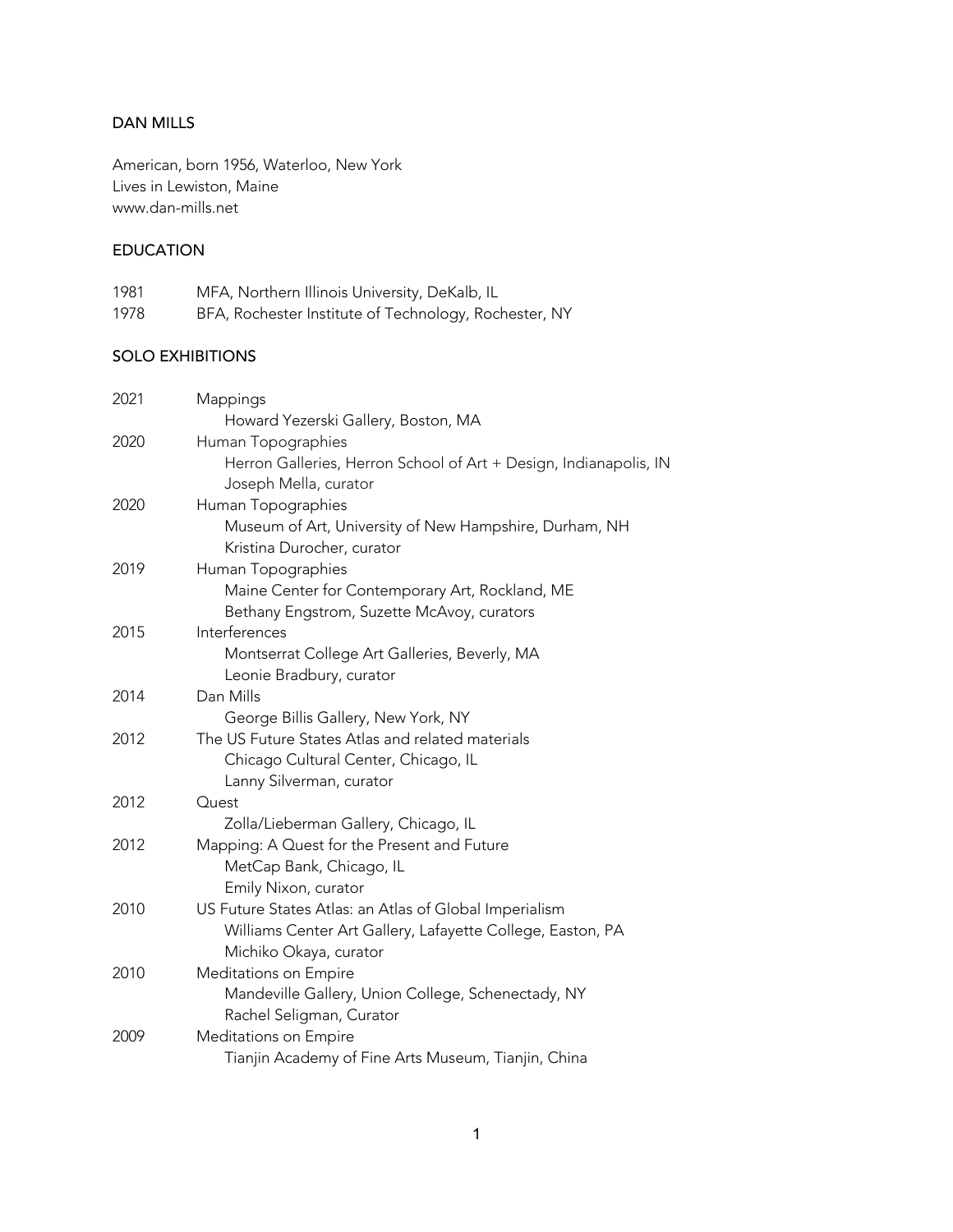| 2009    | US Future States: An Atlas of Global Imperialism                             |
|---------|------------------------------------------------------------------------------|
|         | Sherry Frumkin Gallery, Santa Monica, CA                                     |
| 2008    | <b>Future States Atlas</b>                                                   |
|         | UT Downtown Gallery, University of Tennessee, Knoxville, TN                  |
|         | Sam Yates, curator                                                           |
| 2007-08 | Empire                                                                       |
|         | Daura Gallery, Lynchburg College, Lynchburg, VA                              |
|         | Barbara Rothermel, curator                                                   |
|         | Traveled to: Ganser Gallery, Millersville University, Millersville PA        |
| 2007    | American Icons and Morphs                                                    |
|         | Zolla/Lieberman, Gallery, Chicago, IL                                        |
| 2002    | Viewpoints: Selected Monoprints and Collages                                 |
|         | Printworks Gallery, Chicago, IL                                              |
| 2002    | Detector                                                                     |
|         | Northern Illinois University Art Museum, Chicago Gallery, Chicago, IL        |
|         | Peggy Doherty, curator                                                       |
| 2001    | Embellishments & Subversions                                                 |
|         | Ben Shahn Galleries, William Paterson University, Wayne, NJ                  |
|         | Nancy Einreinhofer, curator                                                  |
| 1998    | Revisions, 76 Varick Gallery, New York, NY                                   |
| 1997    | In form ation: Collages & Constructions,                                     |
|         | Ewing Gallery of Art + Architecture, University of Tennessee, Knoxville, TN  |
|         | Sam Yates, curator                                                           |
| 1994    | Ephemera, Deson-Saunders Gallery, Chicago, IL                                |
| 1991    | Dan Mills                                                                    |
|         | Deson-Saunders Gallery, Chicago, IL                                          |
| 1989    | Urban Building: Facades, Figures & Markers, Millikin University, Decatur, IL |
| 1989    | Urban Building Facades, Sybil Larney Gallery, Chicago, IL                    |
| 1986    | Relief Sculptures, Prairie State College, Chicago Heights, IL                |
| 1984    | Dan Mills                                                                    |
|         | Illinois Center, Chicago, IL                                                 |
| 1981    | Dan Mills                                                                    |
|         | MoMing Gallery, MoMing Dance and Art Center, Chicago, IL                     |
|         |                                                                              |

## GROUP EXHIBITIONS

| 2022    | Parks & Recreation                                                     |
|---------|------------------------------------------------------------------------|
|         | Bennington Museum, Bennington, VT                                      |
|         | Jamie Franklin, Curator                                                |
| 2022    | North of Nowhere, West of the Moon: Myth, Fiction, and Fantasy in Maps |
|         | Osher Map Library Gallery, University of Southern Maine, Portland, ME  |
|         | Libby Bischof, curator                                                 |
| 2021-22 | Counter Cartographies: Living the Land                                 |
|         | Anchorage Museum, Anchorage, AK                                        |
|         | Julie Decker, curator                                                  |
|         |                                                                        |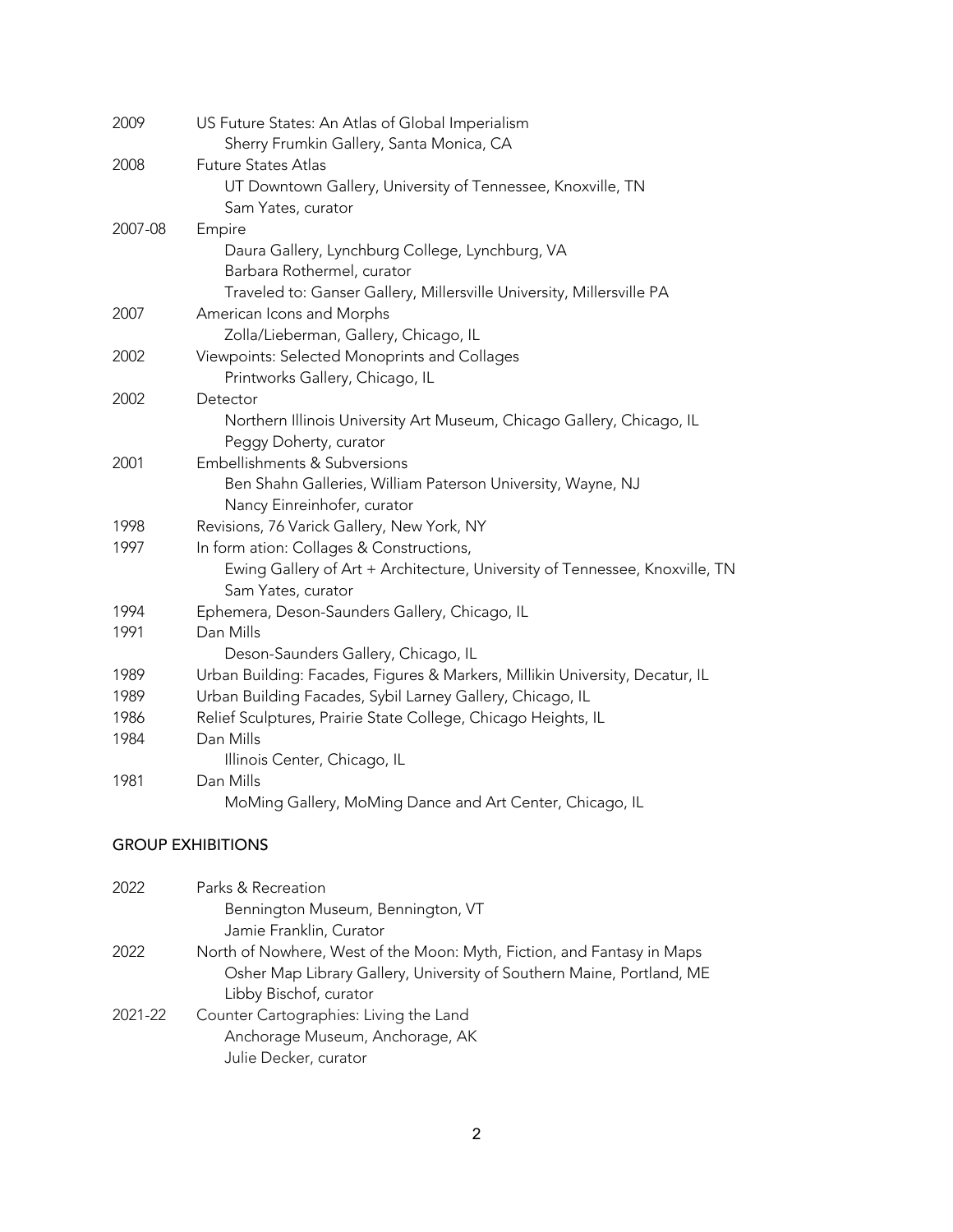| 2021-22 | Who's in the House?                                                                |
|---------|------------------------------------------------------------------------------------|
|         | The 'Quin House, Boston, MA                                                        |
|         | Kate Chertavian Fine Art, curator                                                  |
| 2020    | Face to Face                                                                       |
|         | Zolla/Lieberman Gallery, Chicago, IL                                               |
| 2020    | Unsustainable: A Planet in Crisis                                                  |
|         | Ewing Gallery of Art + Architecture, University of Tennessee, Knoxville, TN        |
|         | Sam Yates, curator                                                                 |
| 2020    | Members' Juried                                                                    |
|         | Provincetown Art Association and Museum, Provincetown, MA                          |
| 2019    | Messengers: Artists as Witnesses                                                   |
|         | Museum of Art, University of New Hampshire, Durham, NH                             |
|         | Kristina Durocher, curator                                                         |
| 2019    | Members' Juried                                                                    |
|         | Provincetown Art Association and Museum, Provincetown, MA                          |
| 2018    | Elizabeth Lazeren and Dan Mills: New Paintings                                     |
|         | Julie Heller East Gallery, Provincetown, MA                                        |
| 2018    | Contemporary Art                                                                   |
|         | Julie Heller East Gallery, Provincetown, MA                                        |
| 2017-18 | Where the Map Takes You: The Intersection of Cartography and Creativity            |
|         | Osher Map Library and Smith Center for Cartographic Education, Portland, ME        |
|         | Heather Magaw, curator                                                             |
| 2017-18 | "We might climb a tree, at least." H. D. Thoreau                                   |
|         | Maine Museum of Photographic Arts, Portland, ME                                    |
|         | Denise Froehlich, curator                                                          |
| 2017    | The Whale                                                                          |
|         | Julie Heller Gallery, Provincetown, MA                                             |
| 2017    | Crooked Data: (Mis) Information in Contemporary Art                                |
|         | University of Richmond Museums, Richmond, VA                                       |
|         | Elizabeth Schlatter, curator                                                       |
| 2017    | Seeking Location: Mapping & Borders in Art                                         |
|         | Lubeznik Center for the Arts, Michigan City, IN                                    |
|         | Suzanne Cohan-Lange and Jane Cooperman, curators                                   |
| 2017    | New Work, Julie Heller Gallery, Provincetown, MA                                   |
| 2016    | Dishing it Out 2016                                                                |
|         | Sahara West Gallery, Las Vegas, NV, June - July; Wonderland Gallery, Las Vegas, NV |
|         | Diane Bush, curator                                                                |
| 2016    | ToPoPhilia                                                                         |
|         | Zero Station, Portland, ME                                                         |
| 2016    | The Whale Show                                                                     |
|         | Julie Heller Gallery, Provincetown, MA                                             |
| 2016    | Spring Selections 2016                                                             |
|         | Julie Heller Gallery, Provincetown, MA                                             |
| 2016    | Ideologue                                                                          |
|         | Utah Museum of Contemporary Art, Salt Lake City, UT                                |
|         | Becca Maksym, curator                                                              |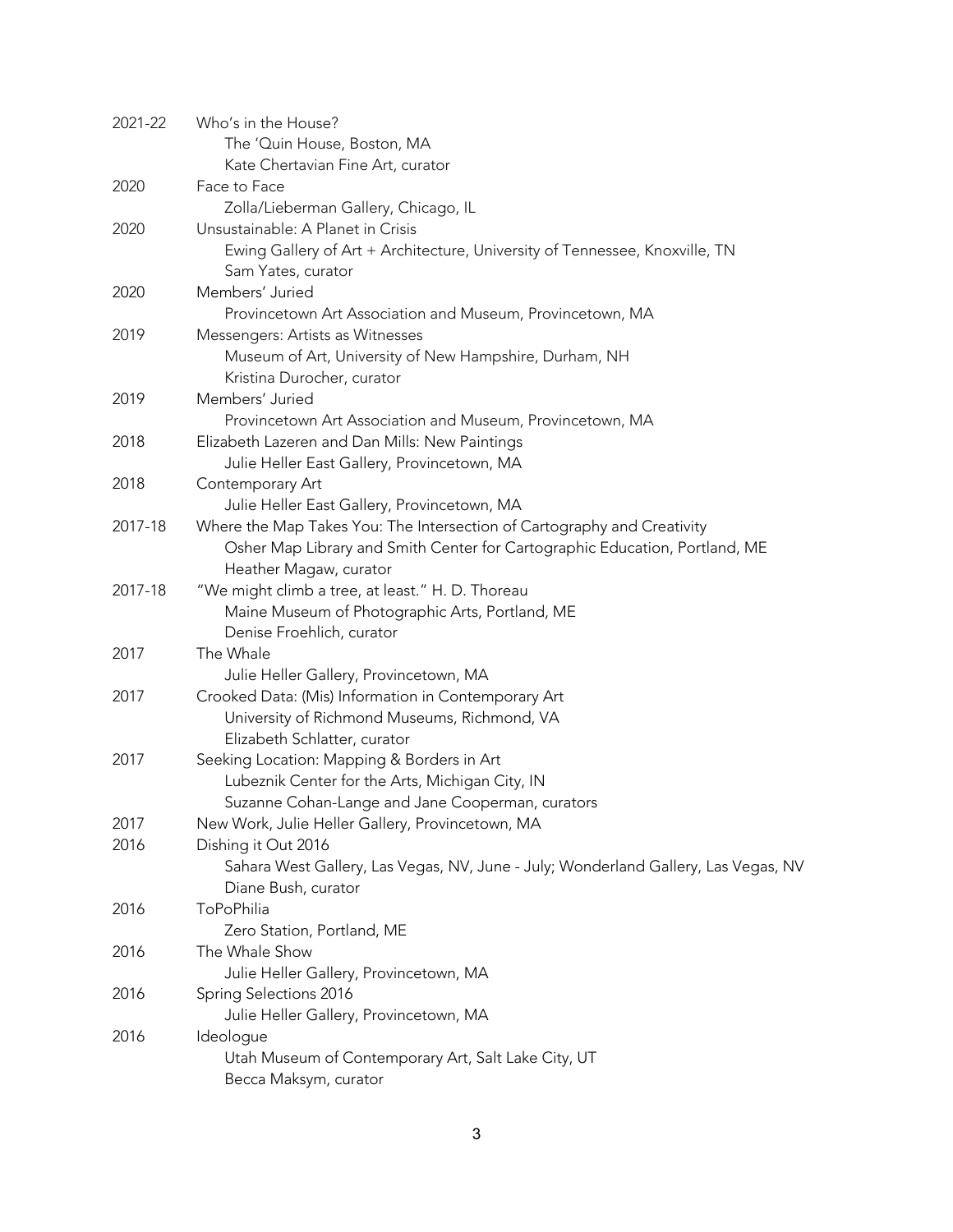| 2015    | Winter Works<br>Julie Heller Gallery, Provincetown, MA                                          |
|---------|-------------------------------------------------------------------------------------------------|
| 2015    | Something Old, Something New: Selections from the Ewing Gallery Permanent Collection            |
|         | Ewing Gallery of Art + Architecture, University of Tennessee, Knoxville, TN                     |
| 2015    | The Piano Roll Project                                                                          |
|         | Bates Mill Complex, Lewiston, ME                                                                |
|         | Kristin Malin and Gail Skudera, organizers                                                      |
| 2014-15 | Of a Feather                                                                                    |
|         | Downtown Gallery, University of Tennessee, Knoxville, TN                                        |
|         | Sam Yates, curator                                                                              |
| 2014    | Art Miami                                                                                       |
|         | International Contemporary and Modern Art Fair, Miami, FL                                       |
|         | Zolla/Lieberman Gallery                                                                         |
| 2014    | Expo Chicago                                                                                    |
|         | International Exposition of Contemporary and Modern Art, Chicago, IL<br>Zolla/Lieberman Gallery |
| 2014    | Making a New Whole: The Art of the Collage                                                      |
|         | Art Gallery, University of New England, Portland, ME                                            |
|         | Anne Zill, curator                                                                              |
| 2014    | Collage X 10                                                                                    |
|         | Lewis Gallery, Portland Public Library, sponsored by the CMCA Art, Portland, ME                 |
|         | Bruce Brown, curator                                                                            |
| 2014    | Studio Pedagogies                                                                               |
|         | Zolla/Lieberman Gallery, Chicago, IL                                                            |
|         | Buzz Spector, curator                                                                           |
| 2013-14 | <b>Dissident Futures</b>                                                                        |
|         | Yerba Buena Center for the Arts, San Francisco, CA                                              |
|         | Betti-Sue Hertz, curator                                                                        |
| 2013    | Remix: Selections from the International College Center                                         |
|         | Ewing Gallery of Art + Architecture, University of Tennessee, Knoxville, TN                     |
|         | Sam Yates and Pavel Zoubok, curators                                                            |
| 2013    | This Land                                                                                       |
|         | Salisbury University Art Galleries, Salisbury, MD                                               |
|         | Elizabeth Kauffman, curator                                                                     |
| 2013    | Remix: Selections from the International College Center                                         |
|         | Katonah Museum of Art, Katonah, NY                                                              |
|         | Rachel Lawe and Pavel Zoubok, curators                                                          |
| 2013    | Objective/Subjective: Mapping as Visual Language                                                |
|         | NIU Art Museum, Northern Illinois University, DeKalb, IL                                        |
| 2012    | Art Miami                                                                                       |
|         | International and Contemporary and Modern Art Fair, Miami, FL                                   |
|         | Zolla/Lieberman Gallery                                                                         |
| 2012    | Remix: Selections from the International College Center                                         |
|         | Daum Museum of Contemporary Art, Sedalia, MO                                                    |
|         | Rachel Lawe, Thomas Piché, Jr., and Pavel Zoubok, curators                                      |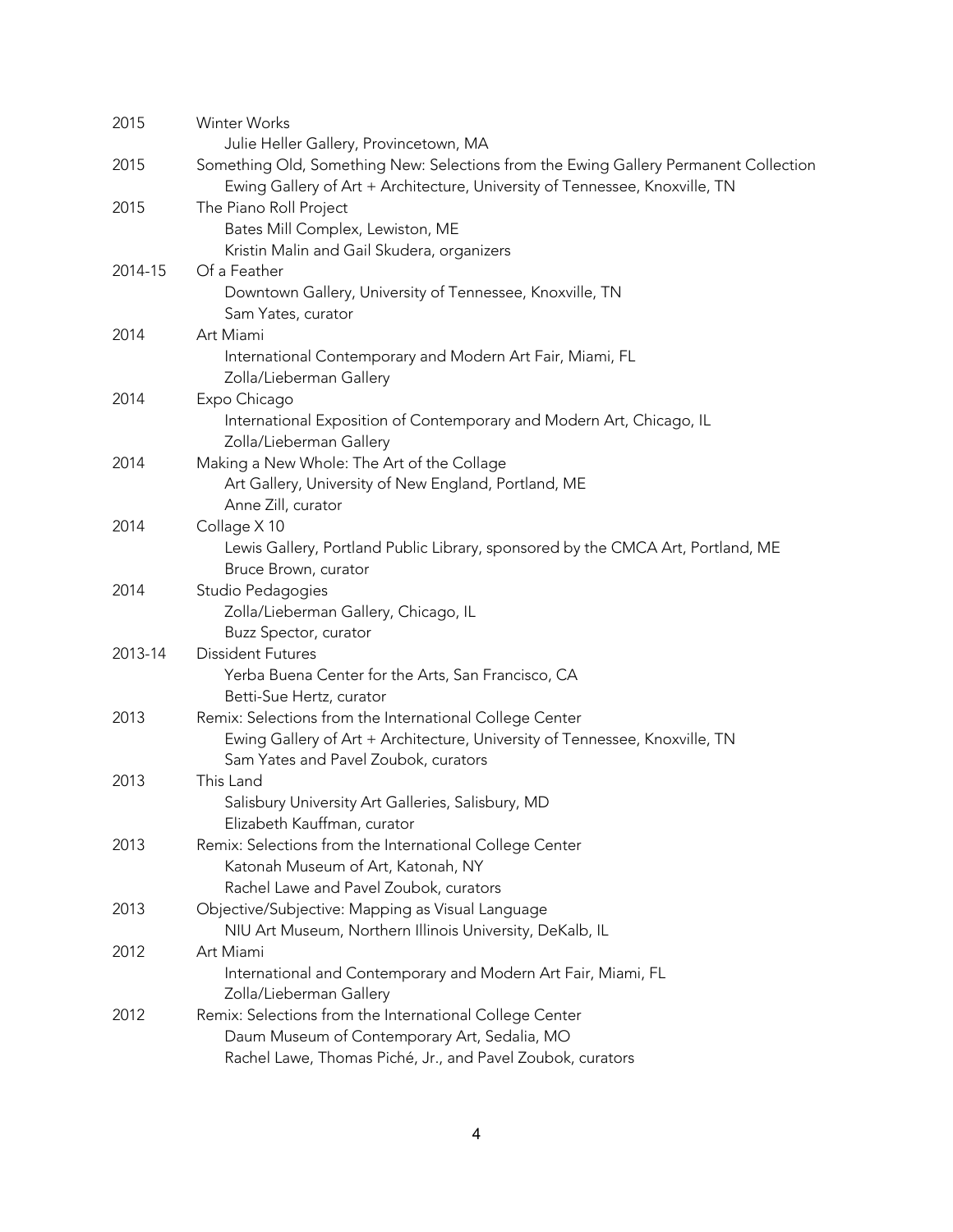| 2012    | Visual Politics: Art and the American Experience                                     |
|---------|--------------------------------------------------------------------------------------|
|         | SCAL, Santa Cruz, CA                                                                 |
|         | Maureen Davidson, curator                                                            |
| 2012    | Not the Usual Politics                                                               |
|         | Rose Contemporary, Portland, ME                                                      |
| 2012    | Figurative Works on Paper from the Ewing Gallery Permanent Collection                |
|         | UT Downtown Gallery, University of Tennessee, Knoxville, TN                          |
| 2011    | Remix: Selections from the International College Center                              |
|         | Samek Art Gallery, Bucknell University, Lewisburg, PA                                |
|         | Rachel Lawe and Pavel Zoubok, curators                                               |
| 2011    | The Aesthetics of War and Reconciliation                                             |
|         | Moreau Art Galleries, Saint Mary's College, Notre Dame, IN                           |
|         | Bettina Spencer and Krista Hoefle, curators                                          |
| 2010    | Pop Goes the World                                                                   |
|         | Pavel Zoubok Gallery, New York, NY                                                   |
| 2009    | Art Chicago                                                                          |
|         | International Contemporary Art Exposition, Chicago, IL                               |
|         | Zolla/Lieberman Gallery                                                              |
| 2008    | Party Headquarters: Voting is Just the Beginning                                     |
|         | Pratt Manhattan Gallery, New York, NY                                                |
|         | Eleanor Heartney and Larry Litt, curators                                            |
| 2008    | Art Chicago                                                                          |
|         | International Contemporary Art Exposition, Chicago, IL                               |
|         | Zolla/Lieberman Gallery                                                              |
| 2008    | Re: Vision, Zolla/Lieberman Gallery Though 32 Years                                  |
|         | Zolla/Lieberman Gallery, Chicago, IL                                                 |
| 2007    | Art Miami                                                                            |
|         | International and Contemporary and Modern Art Fair, Miami, FL                        |
|         | Zolla/LiebermanGallery                                                               |
| 2007    | Lines in the Earth: Maps, Power and the Imagination                                  |
|         | Jane Hammond, Joyce Kozloff, Nick Lamia, Dan Mills, Matthew Picton, Lordy Rodriguez, |
|         | Santiago Sierra, Sun Valley Center for the Arts, Ketchum, ID                         |
|         | Courtney Gilbert, curator                                                            |
| 2007    | 8-Hour Projects, Bowman & Penelec Galleries                                          |
|         | Allegheny College, Meadville PA                                                      |
|         | Robert Raczka, curator                                                               |
| 2007    | Long March: Yan'an Project Retrospective                                             |
|         | Long March Space, Factory 798, Beijing, China                                        |
|         | Lu Jie and Qiu Zhijie, curators                                                      |
| 2007    | Disturbance, Too/Two Disturbances                                                    |
|         | Happenings, Tustin Dance Studio, Bucknell University, connected via Ichat to         |
|         | Museum of Photography, University of California Riverside, CA                        |
| 2003-07 | <b>Exquisite Snake</b>                                                               |
|         | Jean Albano Gallery, Chicago, IL                                                     |
|         | Traveled to: Gallery 37, Chicago; Mary & Leigh Block Museum of Art, Northwestern     |
|         | University, Evanston, IL                                                             |
|         |                                                                                      |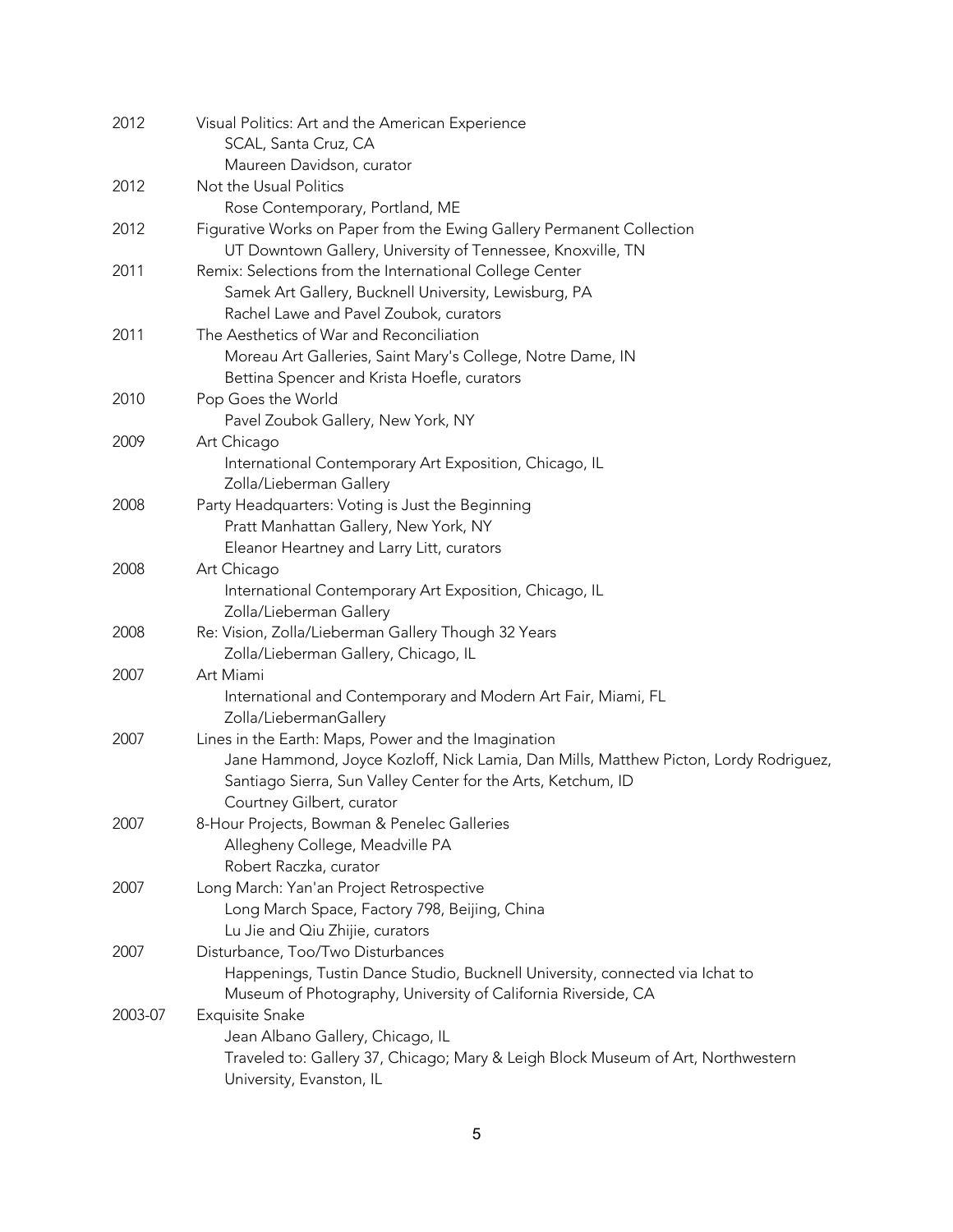| 2006    | What War?                                                                          |
|---------|------------------------------------------------------------------------------------|
|         | White Box, New York, NY                                                            |
|         | Eleanor Heartney, Larry Litt, and Juan Puntes, curators                            |
| 2006    | Disturbance: an Evening of Happenings                                              |
|         | Samek Art Gallery, Bucknell University, Lewisburg, PA                              |
| 2006    | Contemporary Ideas                                                                 |
|         | Foreman Gallery, Hartwick College, Oneonta, NY                                     |
| 2006    | Long March: Yan'an Project                                                         |
|         | Lu Xun Academy, Yan'an, China                                                      |
|         | Lu Jie and Qiu Zhijie, curators                                                    |
| 2004-06 | Misleading Trails                                                                  |
|         | Ai Weiwei, Enrique Chagoya, Vernon Fisher, Hai Bo, Hong Hao, Dan Mills, Xiaoxe Xie |
|         | China Art Archives & Warehouse, Beijing                                            |
|         | Traveled to:                                                                       |
|         | Northern Illinois University Art Museum, DeKalb, IL                                |
|         | University Art Gallery of North Texas, Denton, TX                                  |
|         | Hanes Art Gallery, Wake Forest University, Winston-Salem, NC                       |
|         | Vanderbilt University Fine Arts Gallery, Nashville, TN                             |
|         | Boyden Gallery, St. Mary's College of Maryland, St. Mary's City, MD                |
|         | Schick Art Gallery, Skidmore College, Saratoga Springs, NY                         |
|         | Samek Art Gallery, Bucknell University, Lewisburg, PA                              |
| 2005-06 | The Art of the Bookplate                                                           |
|         | Printworks Gallery, Chicago, IL                                                    |
| 2005    | Map as Metaphor                                                                    |
|         |                                                                                    |
|         | Schiltkamp Gallery, Clark University, Worcester, MA                                |
|         | Elli Crocker, curator                                                              |
| 2004    | Highlights from the Permanent Collection                                           |
|         | NIU Art Museum, Northern Illinois University, DeKalb, IL                           |
| 2003    | Inquiry: Tulu Bayar, William Lasansky, Dan Mills, Rosalyn Richards                 |
|         | Samek Art Gallery, Bucknell University, Lewisburg, PA                              |
| 2002    | Objects of Desire, Studio 18 Gallery, New York, NY                                 |
|         | Larry Webb, curator                                                                |
| 2002    | Collage/Assemblage/Montage                                                         |
|         | Pennsylvania College of Art & Design, Lancaster, PA                                |
|         | Kristy Krivitsky, curator                                                          |
| 2000-02 | Snapshot                                                                           |
|         | Contemporary Art Museum, Baltimore, MD                                             |
|         | Traveled to: Arcadia University Art Gallery; Aldrich Museum of Contemporary Art    |
|         | Gary Sangster, curator                                                             |
| 2001    | <b>Small Treasures</b>                                                             |
|         | Fassbender Gallery, Chicago, IL                                                    |
| 2001    | Upstate Invitational                                                               |
|         | Tyler Art Gallery, State University of New York, Oswego, NY                        |
|         | David Kwasigroh, curator                                                           |
| 2000    | Superimpositions: Dan Mills, Gail Skudera, Randy Williams                          |
|         | Auburn University, AL                                                              |
|         |                                                                                    |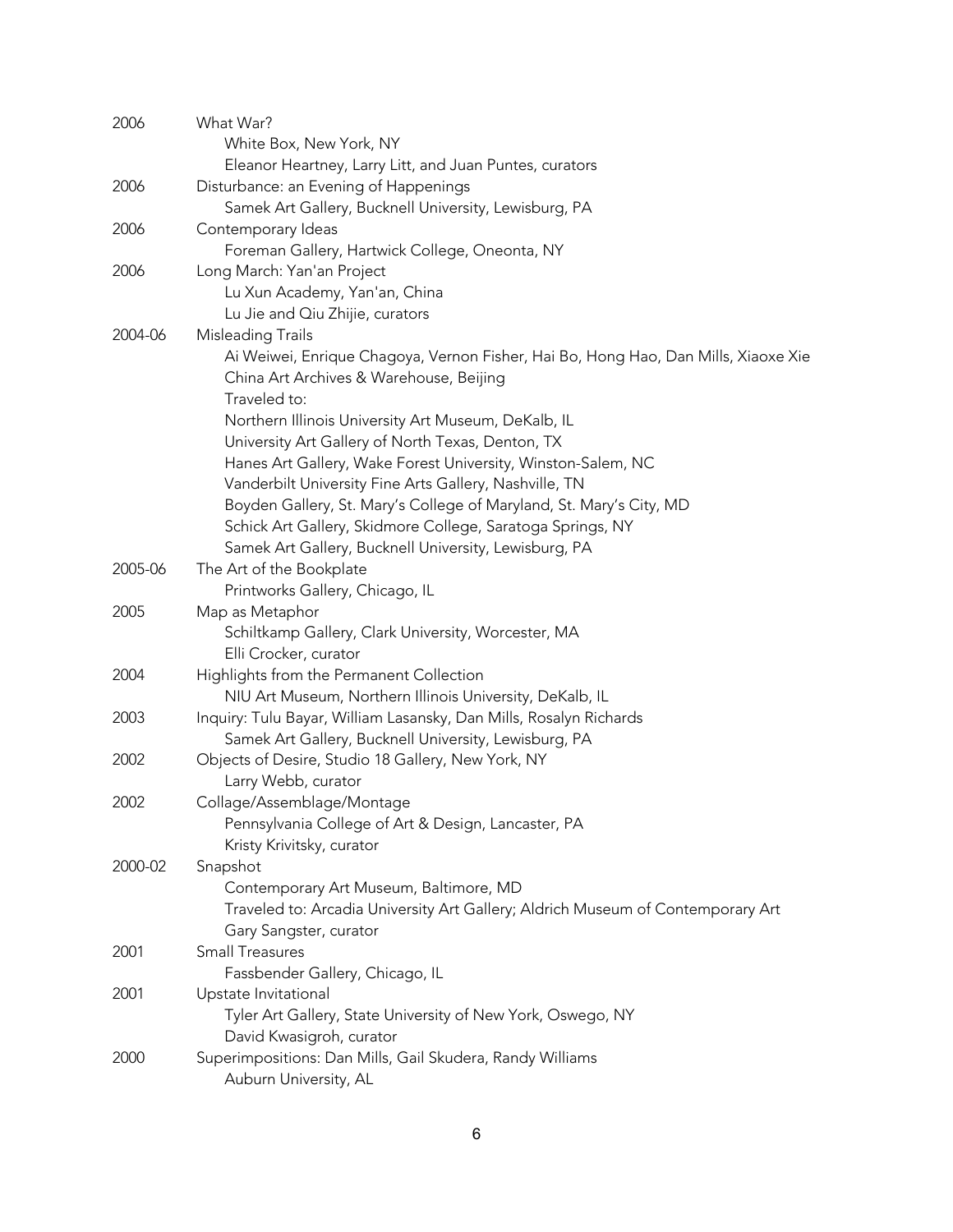| 2000    | 20: Woodcuts by International Artists                                                       |
|---------|---------------------------------------------------------------------------------------------|
|         | Holland Tunnel, Paros, Greece                                                               |
| 2000    | Annual Faculty/Visiting Artist Exhibit                                                      |
|         | NYS Summer School of the Arts, State University of New York, Brockport, NY                  |
| 2000    | The Art is in The Mail(ing) (for Ray Johnson)                                               |
|         | Wexner Center For the Arts, Ohio State University, Columbus, OH                             |
| 2000    | Appropriation & Pastiche                                                                    |
|         | A Hunger Artist Gallery, Albuquerque, NM                                                    |
| 2000    | <b>Exquisite Corpse</b>                                                                     |
|         | Printworks Gallery, Chicago, IL                                                             |
| 2000    | Annual Faculty/Visiting Artist Exhibition                                                   |
|         | NYS Summer School of the Arts, SUNY Brockport, NY                                           |
| 1999    | Slight of Hand                                                                              |
|         | Studio 38, Utrecht, the Netherlands                                                         |
|         | Larry Webb, curator<br>Morir Soñando                                                        |
| 1999    |                                                                                             |
|         | 76 Varick Gallery, New York, NY                                                             |
|         | Larry Webb, curator                                                                         |
| 1999    | Slight of Hand                                                                              |
|         | 76 Varick Gallery, New York, IL                                                             |
| 1998-99 | Larry Webb, curator<br>100 Artists: In Honor of the Greater New York Centennial Celebration |
|         |                                                                                             |
| 1998    | Holland Tunnel Project, Brooklyn, NY<br>30th Anniversary Alumni Invitational Exhibition     |
|         | Bevier Gallery, Rochester Institute of Technology, Rochester, NY                            |
| 1998    | Un Coup de Des                                                                              |
|         | 76 Varick Gallery, New York, NY                                                             |
|         | Larry Webb, curator                                                                         |
| 1998    | The 1998 Everson Biennial                                                                   |
|         | Everson Museum of Art, Syracuse, NY                                                         |
|         | Bill Arning, juror                                                                          |
| 1998    | Art by SUNY Potsdam Faculty                                                                 |
|         | Gibson Gallery, State University of New York, Potsdam, NY                                   |
| 1997-98 | Vinyl Resting Place                                                                         |
|         | Alaska State Museum, Juneau AK                                                              |
| 1997    | 57 <sup>th</sup> Biennial Exhibition of Central New York Artists                            |
|         | Munson-Williams-Proctor Institute, Utica, NY                                                |
|         | Judith Shea, juror                                                                          |
| 1997    | Mills, Mills, Skudera, Mills                                                                |
|         | GE Research & Development Center Gallery, Schenectady, NY                                   |
| 1996    | Utilitarianism                                                                              |
|         | Albany Institute of History and Art, Albany, NY                                             |
|         | Tammis K. Groft, curator                                                                    |
| 1996    | <b>NIU Collected</b>                                                                        |
|         | NIU Art Gallery, Northern Illinois University Art Museum, Chicago, IL                       |
|         |                                                                                             |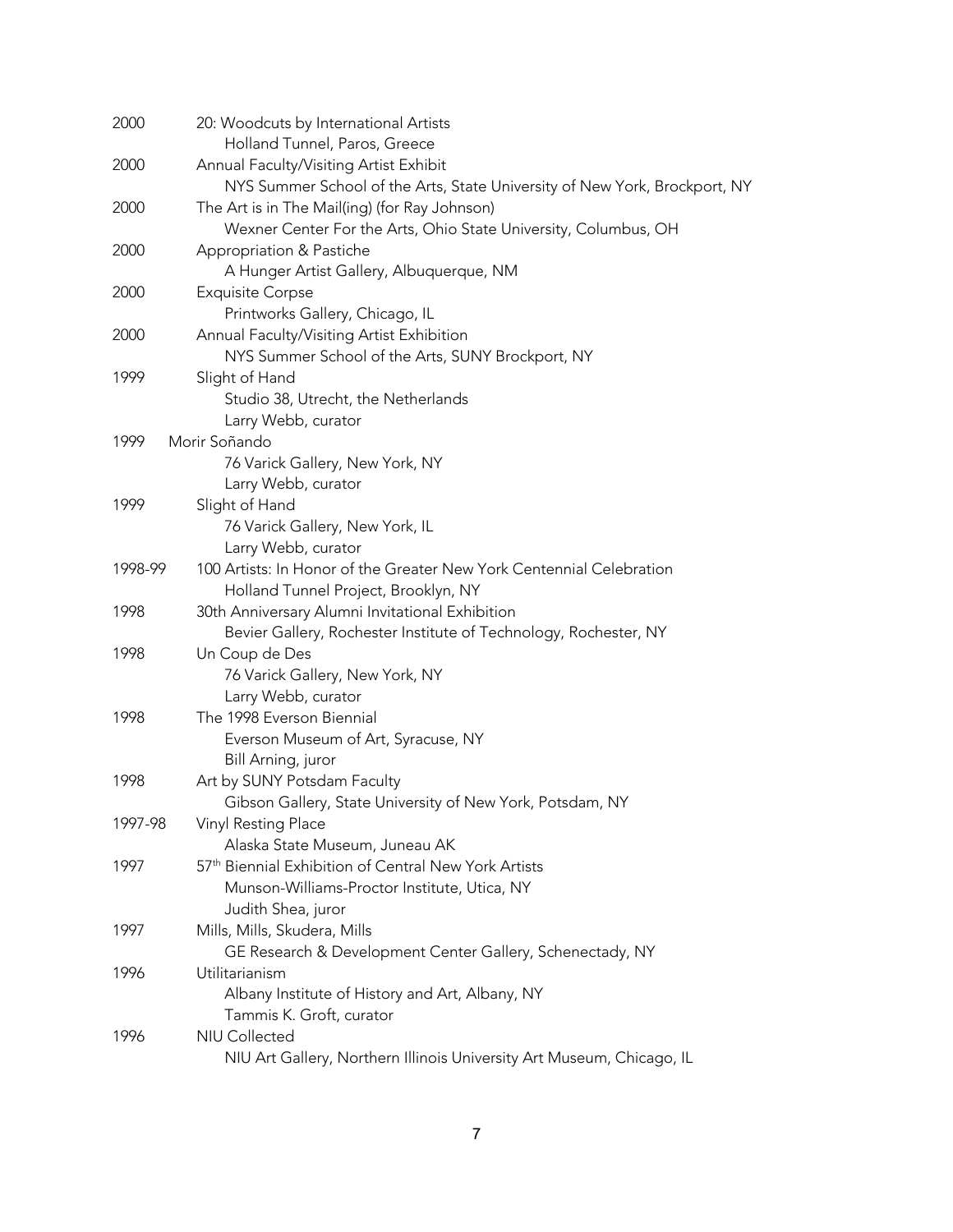| 1996 | Dan Mills, Gail Skudera                                          |
|------|------------------------------------------------------------------|
|      | Chapman Gallery, Cazenovia College, Cazenovia, NY                |
| 1996 | The 1996 Everson Biennial                                        |
|      | Everson Museum of Art, Syracuse, NY                              |
|      | Thomas Piché, Jr., curator                                       |
| 1994 | Art on the Map                                                   |
|      | Chicago Cultural Center, Chicago, IL                             |
|      | Gregory Knight, curator                                          |
| 1993 | Influx: part of Chicago Fluxus Festival 1993                     |
|      | Gallery 400, University of Illinois at Chicago, IL               |
|      | Karen Indeck, curator                                            |
| 1993 | Material: Dan Mills, Gary Passanese, Tom Stancliffe              |
|      | Deson-Saunders Gallery, Chicago, IL                              |
| 1993 | Rough Stuff                                                      |
|      | Inside/Outside Gallery, Chicago, IL                              |
|      | Joel Klaff, curator                                              |
| 1993 | The Republic Reconsidered                                        |
|      | Gallery 400, University of Illinois at Chicago, IL               |
| 1992 | Precious Moments (Small Works)                                   |
|      | Deson-Saunders Gallery, Chicago, IL                              |
| 1992 | Ars Nova Judges Show                                             |
|      | Northern Illinois University Art Museum, DeKalb, IL              |
|      | Jack Olson, curator                                              |
|      |                                                                  |
| 1992 | Land of 1,000 Dances                                             |
|      | Deson-Saunders Gallery, Chicago, IL                              |
| 1991 | A Chicago Sampler: Recent Work by 22 Artists                     |
|      | Kansas State University, Manhattan, KS                           |
|      | E. Michael Flanagan, curator                                     |
| 1990 | <b>Altered States</b>                                            |
|      | Hyde Park Art Center, Chicago, IL                                |
|      | Richard Dubeshter, curator                                       |
| 1990 | Contemporary Totems: Clan and Connection                         |
|      | Fourth Presbyterian Church of Chicago, Chicago, IL               |
| 1990 | Object/Obsession                                                 |
|      | Judith Racht Gallery, Lakeside, MI                               |
| 1988 | Inaugural Exhibition                                             |
|      | Sybil Larney Gallery, Chicago, IL                                |
| 1988 | Artists + Architects: Influence and Collaboration                |
|      | Prairie Avenue Gallery, Chicago, IL                              |
| 1987 | The Object Transformed: David Kargl, Dan Mills, Elizabeth Newman |
|      | MCAD Gallery, Minneapolis College of Art & Design, MN            |
|      | Julie Yanson, curator                                            |
| 1987 | Sculpture - Structures on the Wall                               |
|      | N.A.M.E. Gallery, Chicago, IL                                    |
| 1987 | The House Show                                                   |
|      | Missouri Gallery, Chicago, IL                                    |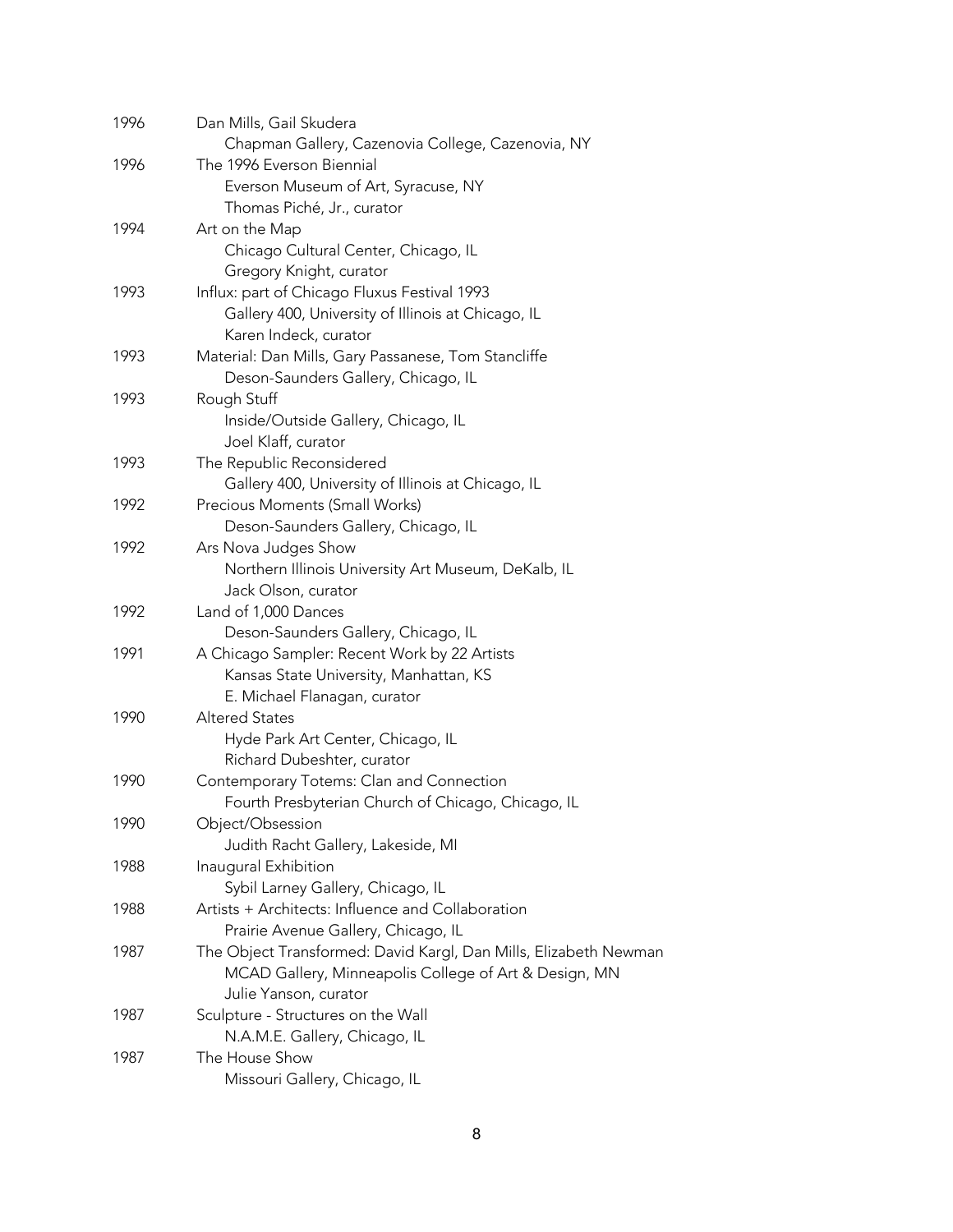| 1987    | Chicago Inner View                                                     |
|---------|------------------------------------------------------------------------|
|         | Esther Saks Gallery, Chicago, IL                                       |
| 1986-87 | <b>Extended Boundaries</b>                                             |
|         | Chicago Cultural Center, Chicago, IL                                   |
|         | Deven Golden, curator                                                  |
| 1986    | Dan Mills, Gail Skudera                                                |
|         | State University of New York, Brockport, NY                            |
|         | Anna Calluori Holcombe, curator                                        |
| 1986    | Studio Show                                                            |
|         | Belden Avenue Coach House, Chicago, IL                                 |
| 1986    | Randolph Street Gallery Outdoor Installations 1986                     |
|         | Chicago, IL                                                            |
| 1985    | Unscene                                                                |
|         | ARC Gallery, Chicago, IL                                               |
|         | Deven Golden and Sue Taylor, curators                                  |
| 1985    | Fabrications                                                           |
|         | Rock Valley College, Rockford, IL                                      |
| 1985    | Alumni Exhibition                                                      |
|         | Northern Illinois University Art Gallery in Chicago, IL                |
|         | David Bower, curator                                                   |
| 1984    | Dan Mills and Gail Skudera: Barnstorming                               |
|         | Rockford Center for the Arts & Sciences, Rockford, IL                  |
| 1984    | 1984 Professional Art Exhibition                                       |
|         | Illinois State Fair, Springfield, IL                                   |
| 1984    | Dan Mills and Gail Skudera: Barnstorming                               |
|         | Michael C. Rockefeller Gallery, State University of New York, Fredonia |
| 1984    | Juried Drawing Show                                                    |
|         | MoMing Gallery, MoMing Dance and Art Center, Chicago, IL               |
|         | Dennis Adrian, Esther Sparks, curators                                 |
| 1983    | The Additive Process                                                   |
|         | Hyde Park Art Center, Chicago, IL                                      |
|         | Robert Hutchison, curator                                              |
| 1983    | Randolph St. Gallery Outdoor Installations 1983                        |
|         | Chicago, IL                                                            |
| 1983    | Dan Mills and Gail Skudera: One, One, One + One                        |
|         | Illinois Wesleyan University, Bloomington, IL                          |
|         | Anna Calluori Holcombe, curator                                        |
| 1983    | Chicago International Art Exposition                                   |
|         | Navy Pier, Chicago, IL                                                 |
|         | Sonia Zaks Gallery                                                     |
| 1982    | Dan Mills and Gail Skudera: Barnstorming                               |
|         | ARC Gallery, Chicago, IL                                               |
| 1981    | Dan Mills and Gail Skudera: Converse/Transect                          |
|         | University of Notre Dame, IN                                           |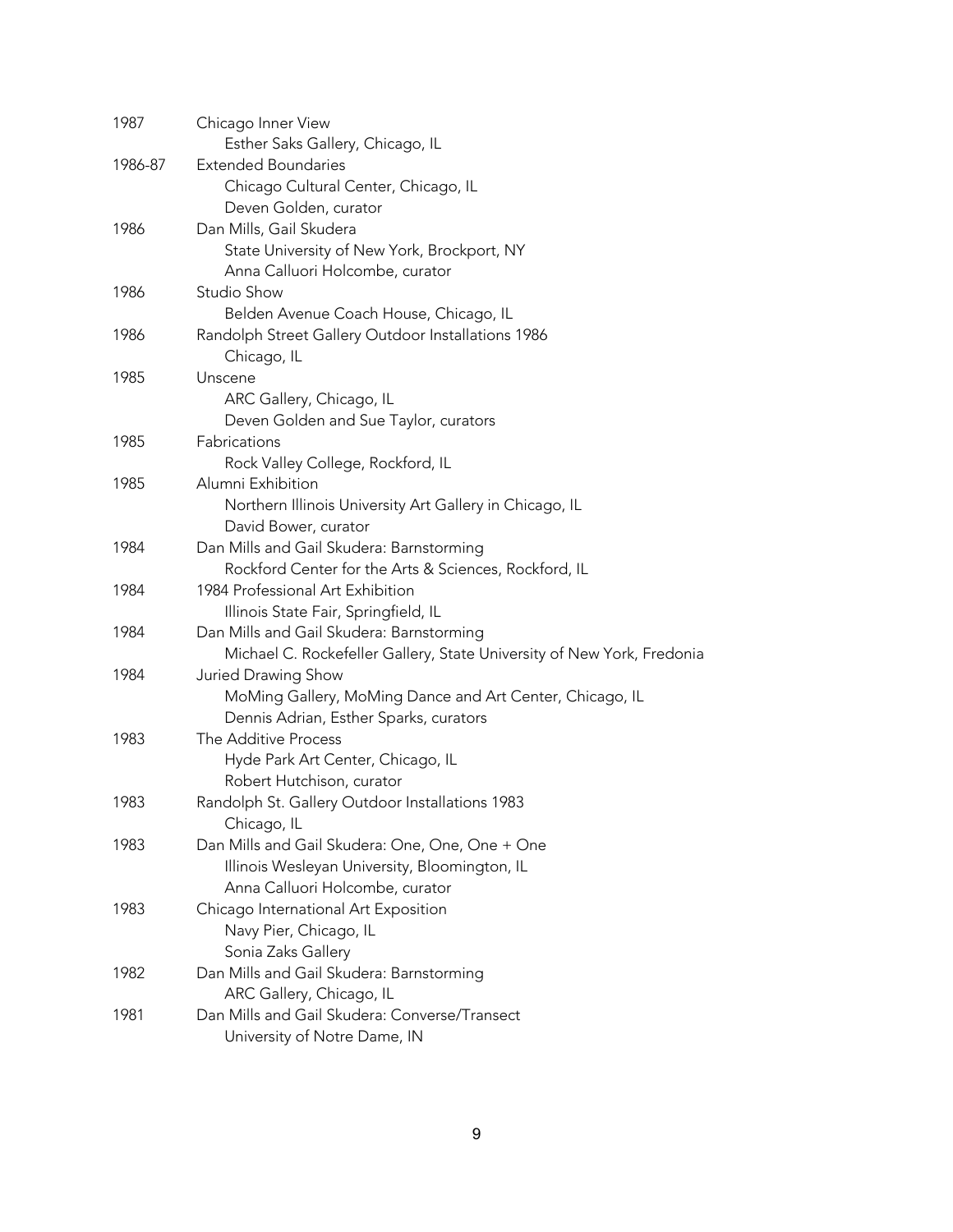# BENEFIT EXHIBITIONS & AUCTIONS

| 2020, 21   | Art You Love, Annual Benefit Auction, Center for Maine Contemporary Art, Rockland, ME     |
|------------|-------------------------------------------------------------------------------------------|
| 2019       | Laundry Day, Benefit Exhibition/Auction, New Systems Exhibitions, Portland, ME            |
| 2006       | Toy Box, Benefit Auction for White Box, Robert Miller Gallery, New York, NY               |
| 1998       | Bookmarks 6, Benefit for Whitewalls, NIU Art Museum, Chicago, IL                          |
| 1997,95    | Valentine's Exhibition/Auction, Gibson Gallery, State University of New York, Potsdam, NY |
|            | Bookmarks 5, Benefit for Whitewalls, NIU Art Museum, Chicago, IL                          |
| 1992       | Target Choice, Exhibition/Auction, World Tattoo Gallery, Chicago, IL                      |
| 1991,90,89 | Annual St. Valentine's Exhibition/Auction, N.A.M.E. Gallery, Chicago, IL                  |
| 1991       | Art Encounter Benefit Auction, Evanston, IL                                               |
| 1989       | Just Good Art, Benefit Auction, Hyde Park Art Center, Chicago, IL                         |
|            | Annual St. Valentine's Exhibition/Auction, N.A.M.E. Gallery, Chicago, IL                  |
| 1988       | Chicago Buy the Square Foot, Exhibition/Auction, Randolph Street Gallery, Chicago, IL     |
|            | New Art Examiner Auction, Topeka, Kansas Gallery, Chicago, IL                             |
| 1987       | Masks by Chicago Artists, Exhibition/Auction for Chicago Opera Theater, Klein Gallery,    |
|            | Chicago, IL                                                                               |
| 1986       | What's Love Got To Do With It?, Exhibition/Auction, ARC Gallery, Chicago, IL              |

## BIBLIOGRAPHY

| 2021 | Levi, Corwin. "Dan Mills: What's in a Name? (The Secret Lives of Maps). <u>Gwarlingo</u> (New<br>England), June 5. |
|------|--------------------------------------------------------------------------------------------------------------------|
| 2020 | Grossman, Dan. "At Herron: Dan Mills, Donna Ferrato, and Jana Harper". NUVO                                        |
|      | (Indianapolis), September 13.                                                                                      |
| 2020 | Costlow, Jane, Kristina Durocher, Bethany Engstrom, Joseph Hall, Laurie Hogin. Dan Mills:                          |
|      | Human Topographies, 12-page exhibition guide. Indianapolis: Herron Galleries, Herron                               |
|      | School of Art + Design, September.                                                                                 |
| 2020 | Yates, Sam. Unsustainable: A Planet in Crisis, 36-page exhibition catalogue. Knoxville, TN:                        |
|      | Ewing Gallery of Art + Architecture, University of Tennessee, January.                                             |
| 2020 | Costlow, Jane, Kristina Durocher, Bethany Engstrom, Joseph Hall, Laurie Hogin. Dan Mills:                          |
|      | Human Topographies, 12-page exhibition guide. Durham, NH: Museum of Art, University                                |
|      | of New Hampshire, January.                                                                                         |
| 2019 | Levi, Corwin. "Profile: Dan Mills". Art New England, September/October.                                            |
| 2019 | Large-scale exhibition of artist Dan Mills' on view at the Center for Maine Contemporary Art.                      |
|      | Artdaily.com, August 20.                                                                                           |
| 2019 | Little, Carl. "An Artist's Maps of Imperialism and Greed". Hyperallergic (New York), August                        |
|      | 10.                                                                                                                |
| 2019 | Austin, Henry, Nicholson, and Cody Stack. "Who Do You Love - Dan Mills?". Video, Center                            |
|      | for Maine Contemporary Art, July 15.                                                                               |
| 2019 | Kany, Daniel. "Art review: Mapping data makes for informative art at CMCA". Maine Sunday                           |
|      | Telegram, July 7.                                                                                                  |
| 2019 | Blair Best, Paul Koenig, and Emma Simard Photography by Christina Wnek. "50 Mainers,                               |
|      | creating a brighter future for the state". Maine Magazine, July.                                                   |
| 2019 | Kany, Daniel. Rockland, Maine. "Fine Art, Fine Dining, Fine Accommodations". Artscope                              |
|      | Magazine (Boston), July.                                                                                           |
|      |                                                                                                                    |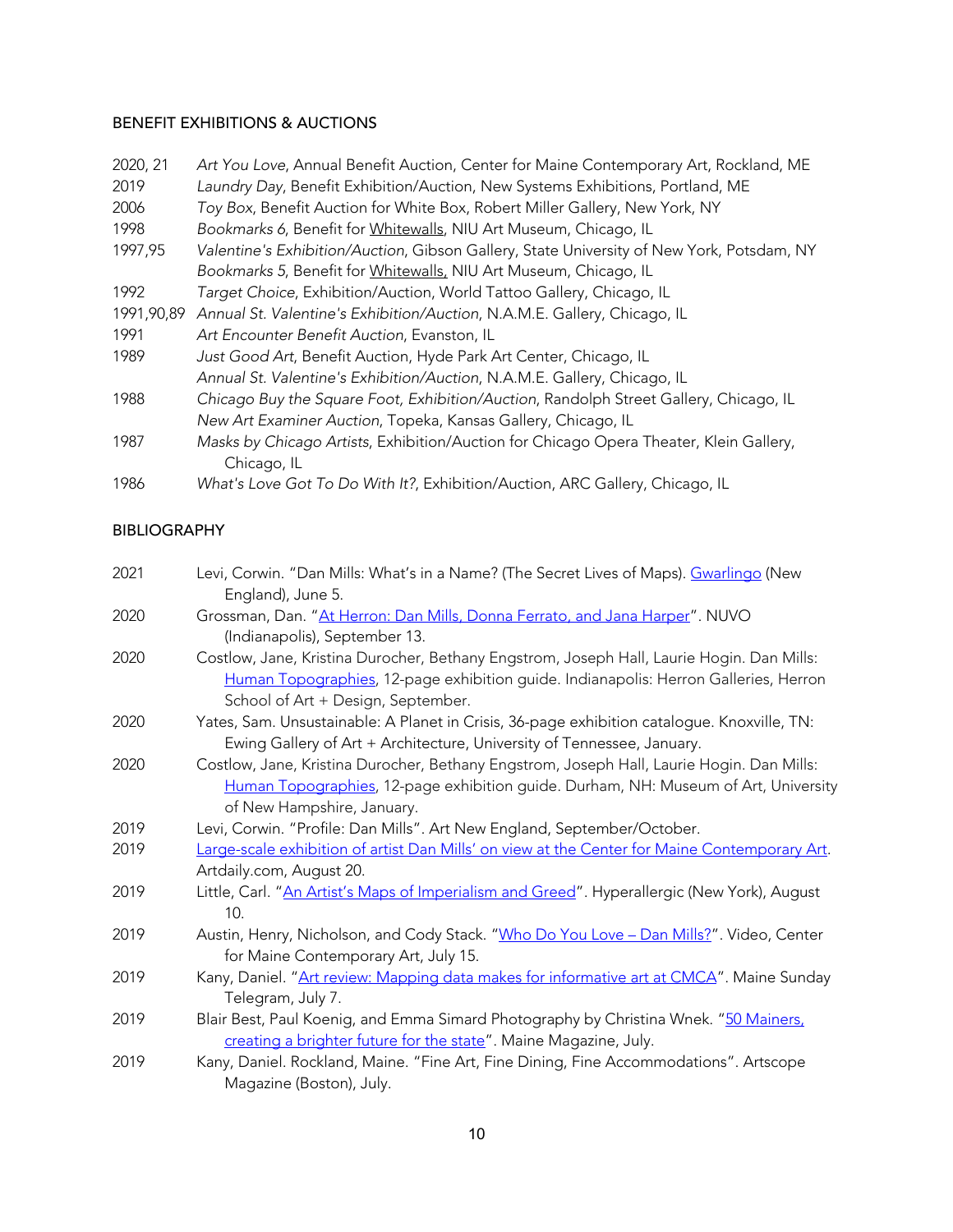| 2019 | Costlow, Jane, Kristina Durocher, Bethany Engstrom, Joseph Hall, Laurie Hogin. Dan Mills:      |
|------|------------------------------------------------------------------------------------------------|
|      | Human Topographies, 12-page exhibition guide. Rockland, ME: Center for Maine                   |
|      | Contemporary Art, June.                                                                        |
| 2018 | Mills, Dan. "Drawing in a Time of Fear and Lies: Donald Trump's ABCs.                          |
|      | Hyperallergic (New York), September 15.                                                        |
| 2018 | Mills, Dan. "Drawing in a Time of Fear and Lies: Making Prison Great Again". Hyperallergic     |
|      | (New York), May 26.                                                                            |
| 2017 | Mills, Dan. "Thinking Eye: Mapping Current Wars and Conflicts", cover/feature artist. Journal  |
|      | of Landscape Architecture (Europe), Issue 3-17.                                                |
| 2017 | Mills, Dan. "Drawing in a Time of Fear and Lies: Life, Liberty, and the Pursuit of             |
|      | Incarceration". Hyperallergic (New York), September 2.                                         |
| 2017 | Kany, Daniel. "Art Agitators". Portland Magazine (Maine), September.                           |
| 2017 | Mills, Dan. "Current Wars and Conflicts". Maps and Mapping, Interalia Magazine (England),      |
|      | Issue 33, May.                                                                                 |
| 2017 | Mills, Dan. "Visual Essay: Light in the Dark". Maine Arts Journal: The UMVA Quarterly,         |
|      | Spring.                                                                                        |
| 2017 | Mills, Dan. "Drawing in a Time of Fear and Lies: Current Wars and Conflicts". Hyperallergic    |
|      | (New York), March 11.                                                                          |
| 2017 | Various. "Crooked Data (Mis) Information in Contemporary Art". University of Richmond          |
|      | Museums Newsletter (Richmond), Spring.                                                         |
| 2016 | Cling, Carol. "'Final Tally' election-day bash closes out yearlong satirical art project". Las |
|      | Vegas Review (Nevada), November 7.                                                             |
| 2016 | Ditch, Hannah, et al. "'We get people to look': The election year's most provocative political |
|      | artists". Los Angeles Times, October 28.                                                       |
| 2016 | Ditch, Hannah, et al. "How LA artists are hijacking election discourse". Creative Resistance   |
|      | (Los Angeles), October 24.                                                                     |
| 2016 | Harmon, Katharine. You Are Here NYC: Mapping the Soul of the City. Princeton                   |
|      | Architectural Press (New York). Book.                                                          |
| 2016 | Tyron, Nora, et al, editors. "Monsters". Maine Arts Journal, UMVA Quarterly, Fall, 2016.       |
| 2016 | Rossiter, Shawn. "Humor and Hyperbole: Ideologue at the Utah Museum of Contemporary            |
|      | Art". 15 Bytes, Artists of Utah (Salt Lake City), March 16.                                    |
| 2016 | Maksym, Becca. "The Funny Thing About Orthodoxy", Ideologue exhibition. Salt                   |
|      | Lake City: Utah Museum of Contemporary Art. Exhibition brochure                                |
| 2015 | Gladstone, Fiona, Ed. "Map Paintings", cover/feature artist. You Are Here: The Journal of      |
|      | Creative Geography.                                                                            |
|      | School of Geography, University of Arizona. Issue XVIII: Translation                           |
| 2015 | Mills, Dan. "Wars and Conflicts", Working in Series. Maine Arts Journal, UMVA                  |
|      | Quarterly, Fall, 2015.                                                                         |
| 2015 | Keyes, Bob. "At Bates, museum director balances his work as curator and artist". Maine         |
|      | Sunday Telegram (Portland), February 22.                                                       |
| 2014 | Lethen, Paulien, and Heleen Schuttevaer. Holland Tunnel Gallery, Williamsburg Brooklyn,        |
|      | Paros Greece. UStili Novi Publishers (Utrecht, Netherlands). Book.                             |
| 2014 | Keyes, Bob. "The Maine/Miami art connection". Maine Sunday Telegram (Portland),                |
|      | December 14.                                                                                   |
| 2014 | Jacobs, Karen. "Portfolio: Map Artists". English Language Notes, English Department,           |
|      | University of Colorado at Boulder. 52.1 . Special Issue: "Imaginary Cartographies"             |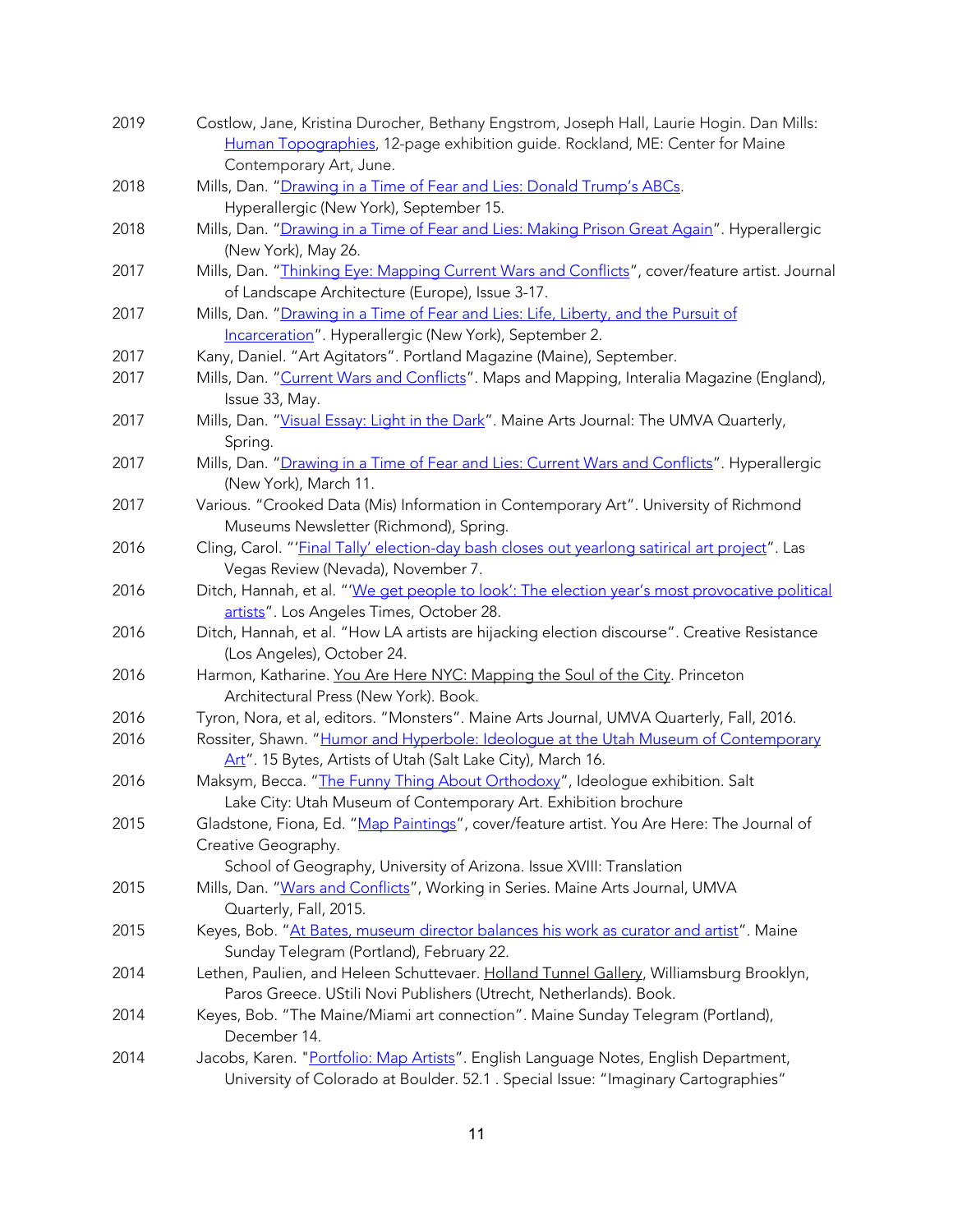| 2014 | Kany, Daniel. "Art Review: Maine artists at the fore in NYC". Maine Sunday Telegram<br>(Portland), November 30. |
|------|-----------------------------------------------------------------------------------------------------------------|
| 2014 | Hertz, Betti-Sue, and Ceci Moss, editors. Dissident Futures. Yerba Buena Center for the Arts                    |
|      | (San Francisco_. Exhibition catalogue.                                                                          |
| 2013 | White, Desi. "Dissident Futures at Yerba Buena Center for the Arts". Blogspot, November 14.                     |
| 2013 | Nataraj, Nirmala. "'Dissident Futures': What might be ahead for us". San Francisco<br>Chronicle, October 30.    |
| 2013 | Frank, Priscilla. "Fall Art Exhibitions 2013: 25 Shows That Will Rock The Art World". The                       |
|      | Huffington Post.                                                                                                |
| 2013 | Hertz, Betti-Sue. "Dissident Futures". Yerba Buena Center for the Arts (San Francisco).                         |
|      | Exhibition brochure                                                                                             |
| 2013 | Ehrhardt, Ursula, "'This Land' exhibit explores the environment". Delmarva Now (Maryland),                      |
|      | August 10.                                                                                                      |
| 2013 | Hatley, James. "This Land". Salisbury University Art Galleries, Salisbury University (Maryland).                |
|      | Exhibition catalogue.                                                                                           |
| 2012 | Davidson, Maureen. "'Visual Politics' at Art League". KUSP Central Coast Public Radio,                          |
|      | October 27.                                                                                                     |
| 2012 | Cannizzaro, Vinny. "Artistic Perspective: Dan Mills and the US Future States Atlas"                             |
|      | (radio interview). A Community of Voices, Public Radio International, August 29.                                |
| 2012 | Ely, Christina. "Interview with Dan Mills Part 1 & Part 2". Views on Art (online zine).                         |
| 2012 | Heartney, Eleanor. "Will to Power". Dan Mills: Quest & US Future States and related material                    |
|      | Chicago: Zolla/Lieberman Gallery and Chicago Cultural Center. Exhibition catalogue.                             |
| 2012 | "Dan Mills Quest and US Future States Atlas". Knowledge of Fountain Network                                     |
|      | (Chicago). July 21.                                                                                             |
|      | https://knowledgefountainnetworkblog.wordpress.com/?s=dan+mills&submit=Search                                   |
| 2012 | Various. "Remix: Selections from the International Collage Center". International Collage                       |
|      | Center (Pennsylvania). Exhibition catalogue.                                                                    |
| 2010 | Elliott, Melissa. "Experimental Geographies: Framing a Modern Mess". City Arch River                            |
|      | Competition. September 18.                                                                                      |
| 2010 | lorizzo, Pete. "Artist makes political statements with unexpected mash-ups". Albany Times                       |
|      | Union (New York), September 16.                                                                                 |
| 2010 | Holzer, Stacey. "Dan Mills: US Future States Atlas". Visualseen, fall. www.Visualseen.net                       |
| 2009 | Marcus, Richard. "The Best Reads of 2009". www.Blogcritics.org, December 24                                     |
| 2009 | Heartney, Eleanor, and introduction by Jiang Lu. "Dan Mills: Meditations on Empire".                            |
|      | Tianjin, China: Tianjin Academy of Fine Arts. Catalogue.                                                        |
| 2009 | Ollman, Leah. "Art review: Dan Mills at Sherry Frumkin". Los Angeles Times, Arts/Culture                        |
|      | Monster, October 30.                                                                                            |
| 2009 | Harmon, Katharine. The Map as Art: Contemporary Artists Explore Cartography. Princeton                          |
|      | Architectural Press (New York). Book.                                                                           |
| 2009 | "Categorically Not! The Worlds We Make Up". The Quantum Poet, September 8.                                      |
|      | Thequantumpoet.blogspot.com                                                                                     |
| 2009 | Marcus, Richard. "Book Review: US Future States Atlas by Dan Mills". www.Blogcritics.org, June 9.               |
| 2009 | Bui, Phong. Dan Mills, US Future States Atlas, Perceval Press (Santa Monica). Book                              |
| 2009 | Viggo-Works. "Making an Effort to Be Present", (interview with Viggo Mortensen).                                |
|      | February 6.                                                                                                     |
| 2009 | Cat, Pinky, "Pinky interviews Dan Mills: US Future States". www.PinkyShow.org, February.                        |
|      |                                                                                                                 |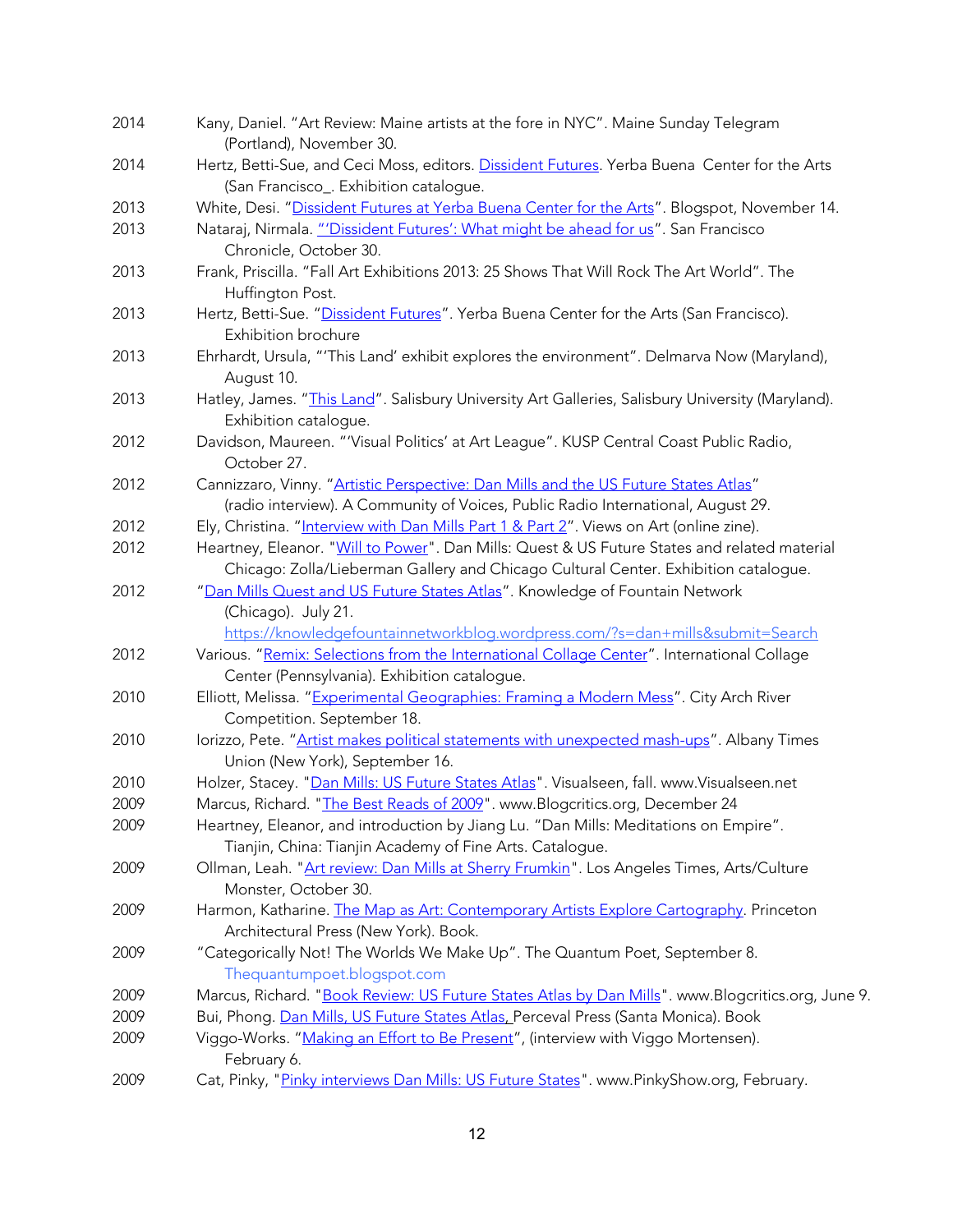| 2008 | Amir, Yaelle. "Party Headquarters at Pratt". Artcal, The Zine (New York, NY), zine.artcat.com,<br>October 29.                                                                                                                             |
|------|-------------------------------------------------------------------------------------------------------------------------------------------------------------------------------------------------------------------------------------------|
| 2008 | Lowe, Brandon. "Museum series depicts future states: Exhibit plays on U/S/ foreign policy<br>measures". Knoxville News Sentinel, October 8, p. B2                                                                                         |
| 2008 | Heartney, Eleanor, and Larry Litt. "Party Headquarters, Voting is Just the Beginning". Pratt<br>Manhattan Gallery, Pratt Institute (New York). Exhibition catalogue                                                                       |
| 2008 | Piede, Samantha. "Empire Rising: Dan Mills exhibit presents foreboding future message in<br>maps". The Snapper, Millersville University (Pennsylvania), p. 6.                                                                             |
| 2007 | Rothermel, Barbara. "Dan Mills: Empire". Lynchburg, VA: Daura Gallery, Lynchburg College.<br>Exhibition brochure.                                                                                                                         |
| 2007 | Gilbert, Courtney. "Lines in the Earth: Maps, Power and the Imagination". Sun Valley Center<br>for the Arts (Idaho). Exhibition brochure.                                                                                                 |
| 2007 | Yu-Wen Chen. Who Have Played Tricks on Maps, Acorn Publishing (Taiwan), pp. 148-154.<br>Book.                                                                                                                                             |
| 2006 | Chen Shaofeng. "Artworks for The Long March Yan'an Project", Yishu: Journal of<br>Contemporary Chinese Art (Vancouver), Fall.                                                                                                             |
| 2006 | McGee, Carrie. "Misleading Trails". Number: An Independent Arts Journal (Memphis),<br>Spring/Summer, pp. 20-21.                                                                                                                           |
| 2005 | Maddox, David. "Trans-Pacific Conversation: American and Chinese Artists Confront the<br>Realities of Globalization in Distinctly Different Ways". Nashville Scene, 24 November                                                           |
| 2005 | Patterson, Tom. "Some Rewarding Detours: Chinese and American artists in WFU show take<br>"Misleading Trails" to impart multilayered meaning". Winston-Salem Journal, 9<br>September.                                                     |
| 2005 | Yood, James. "The Art of the Bookplate", Chicago: Printworks Gallery. Exhibition catalogue                                                                                                                                                |
| 2005 | "Painter maps inner world". Daily Item, Susquehanna Today (Pennsylvania), July 3                                                                                                                                                          |
| 2005 | Various. "Mapping as Metaphor". Worcester, MA: Schiltkamp Gallery, Clark University.<br>Exhibition catalogue.                                                                                                                             |
| 2005 | Grant, Daniel. "Careers: Artists as Directors and Curators of Art Spaces, College Galleries,<br>and Museums." Sculpture Magazine (DC), April.                                                                                             |
| 2004 | Ai Weiwei, and Xiaoze Xie. "Spiritual Orientation and Possibility of Survival," and<br>"'Misleading Trails' in Multiple Perspectives." Misleading Trails exhibition. China Art<br>Archives and Warehouse (Beijing). Exhibition catalogue. |
| 2004 | Wu, Fenhui. "Misleading Trails", Art World (Shanghai), September.                                                                                                                                                                         |
| 2003 | Various. "Inquiry", Exhibition brochure, Samek Art Gallery, Bucknell University, Lewisburg,<br>(Pennsylvania).                                                                                                                            |
| 2002 | Schleifer, Kristen Brooke. "Distance Lends Enchantment: Dan Mills". Mouthtomouth<br>Magazine (Chicago), September.                                                                                                                        |
| 2002 | Abell, Jeff. "Please Cross Out the Correct Response." Detector exhibition. NIU Art Museum<br>Gallery in Chicago, Northern Illinois University. Exhibition brochure.                                                                       |
| 2001 | Watson, Paul. "Maps are Springboard for Artist's Imagination". Ridgewood News (New<br>Jersey), February 24.                                                                                                                               |
| 2001 | Einreinhofer, Nancy. "Embellishments & Subversions: Dan Mills, Maps". Ben Shahn<br>Galleries, William Paterson University (Wayne, New Jersey). Exhibition beochure                                                                        |
| 2000 | Schleiffer, Kristen Brooke. "The Exquisite Corpse". Art on Paper (New York), May-June.                                                                                                                                                    |
| 2000 | Pascale, Mark. "Exquisite Corpse". Printworks Gallery (Chicago). Exhibition catalogue                                                                                                                                                     |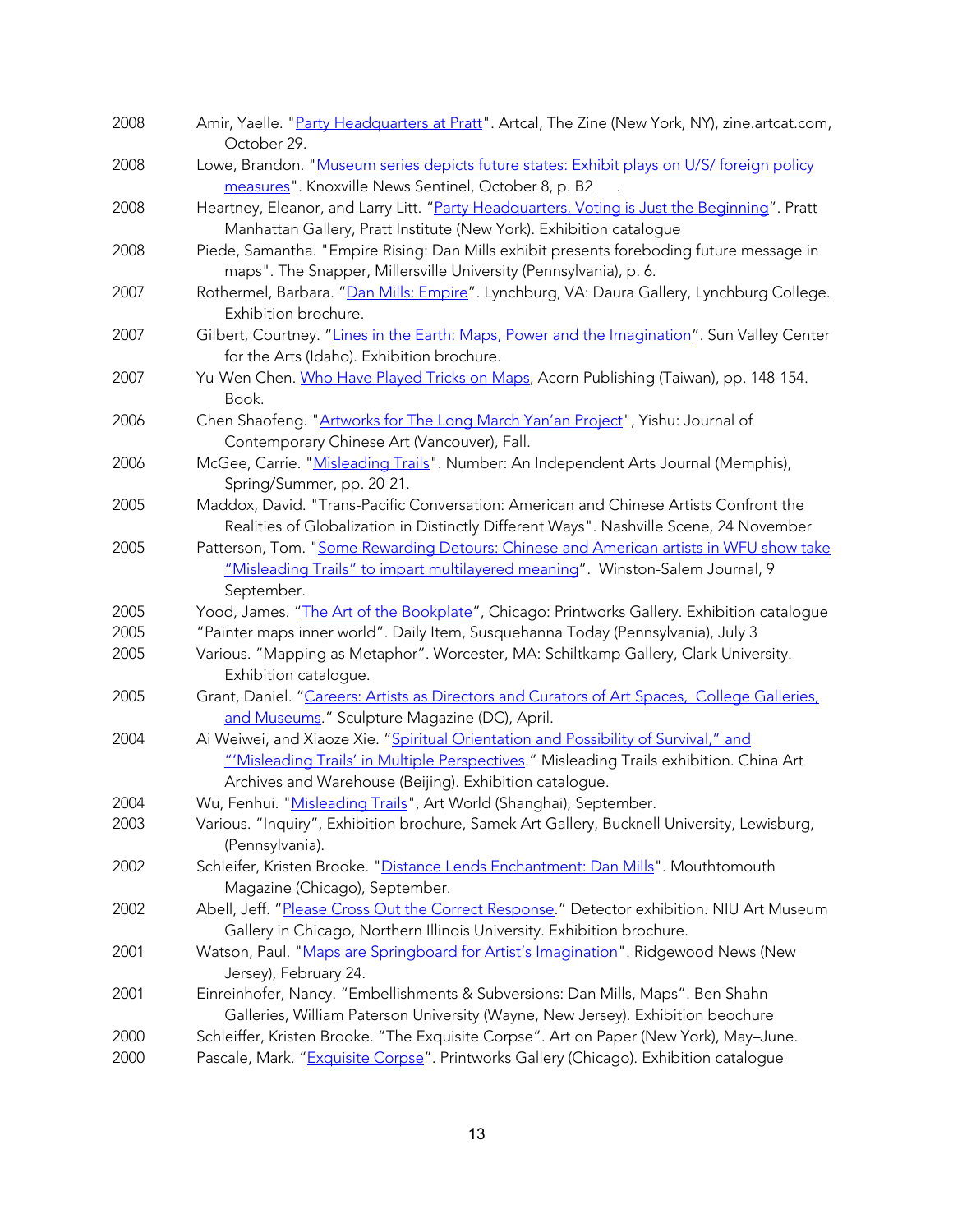| 1998 | Various. "100: In Honor of the Greater New York Centennial Celebration". Brooklyn:                                                                |
|------|---------------------------------------------------------------------------------------------------------------------------------------------------|
|      | Holland Tunnel Project. Exhibition catalogue.                                                                                                     |
| 1998 | Mellor, Carl. "Everson Biennial showcases diverse array of upstate art". Syracuse New Times,                                                      |
|      | July.                                                                                                                                             |
| 1998 | Chayat, Sherry. "Social Conscience and Art", Syracuse Herald American, Stars Section,<br>June 28.                                                 |
| 1998 | Arning, Bill. "1998 Everson Biennial". Everson Museum of Art (Syracuse). Exhibition brochure                                                      |
| 1998 | Various. "Art by SUNY Potsdam Faculty". Gibson Gallery, State University of<br>New York, Potsdam. Exhibition brochure.                            |
| 1997 | Joyner, Heather. "The Future of the Past, In Form Ation: Constructions and Collages by Dan<br>Mills". Metro Pulse, (Knoxville, TN), 23 October.   |
| 1997 | Various. "57 <sup>th</sup> Exhibition of Central New York Artists". Munson-Williams-Proctor<br>Institute (Utica, New York). Exhibition catalogue. |
| 1997 | "Exhibition Showcases a Spectacular Array of Original Art". Munson-Williams-Proctor<br>Institute Bulletin (Utica, New York), March.               |
| 1997 | Various. "Virginia Ward Mills, E. Andrew Mills, Gail Skudera, Dan Mills". GE                                                                      |
|      | Research & Development Center Gallery (Schenectady, New York). Exhibition brochure                                                                |
| 1996 | Piché, Thomas, Jr. "1996 Everson Biennial", Everson Museum of Art (Syracuse). Exhibition<br>brochure.                                             |
| 1996 | Meyer, Jerry. "NIU Collected". NIU Art Museum Gallery in Chicago, Northern Illinois                                                               |
|      | University. Exhibition catalogue.                                                                                                                 |
| 1995 | Abell, Jeff. "The Image of the Artist". Chicago Artists' News, December.                                                                          |
| 1994 | Krantz, Claire Wolf. "Art On the Map", New Art Examiner (Chicago), September.                                                                     |
| 1994 | Cassidy, Victor M. "How Artists Get By". Chicago Artist's News, July/August.                                                                      |
| 1994 | "Chicago: Cultural Center Puts Art on the Map". Flash Art Magazine, International edition,                                                        |
|      | Summer.                                                                                                                                           |
| 1994 | Artner, Alan G. "Art Notes: Dan Mills Stakes Out New Territory". Chicago Tribune, June 30.                                                        |
| 1994 | Artner, Alan G. "Mapping Things Out: Artists' take on cartography isn't about giving<br>directions". Chicago Tribune, May 29.                     |
| 1994 | Knight, Gregory K. "Artists' Maps and Devices." Art on the Map exhibition. Chicago Cultural                                                       |
|      | Center. Exhibition catalogue.                                                                                                                     |
| 1993 | Artner, Alan G. "The Arts in '93--Best Exhibits". Chicago Tribune, December 26.                                                                   |
| 1993 | Artner, Alan G. "Making Something From Nothing". Chicago Tribune, November 14.                                                                    |
| 1993 | Schelewitz, Jenny. "UIC takes part in Chicago Fluxus Festival 1993". Chicago Flame, 9<br>November, Inferno Section, p. 5.                         |
| 1991 | Artner, Alan G. "Art". Chicago Tribune, June 28.                                                                                                  |
| 1990 | Bulka, Michael. "Altered States". Hyde Park Art Center (Chicago). Exhibition catalogue.                                                           |
|      |                                                                                                                                                   |
| 1990 | Various, "Contemporary Totems: Clan and Connections". Fourth Presbyterian Church of<br>Chicago. Brochure.                                         |
| 1989 | Holg, Garrett. "Reviews: Dan Mills". New Art Examiner (Chicago), Summer.                                                                          |
| 1989 | McCracken, David. "Art: Gallery Scene". Chicago Tribune, May 26.                                                                                  |
| 1989 | Sherlock, Maureen. "Urban Building Facades # 1 - 5". Self-published accordion-fold artist's<br>book (Chicago).                                    |
| 1989 | Hansen, Joyce. "A Closer Look: Sybil Larney Gallery". Chicago Artist's News, February.                                                            |
| 1988 | Krantz, Les. The Chicago Art Review. American References (Chicago). Book.                                                                         |
| 1987 | Martin, Mary Abbe. "Critic's Choice". Minneapolis Star, August 21.                                                                                |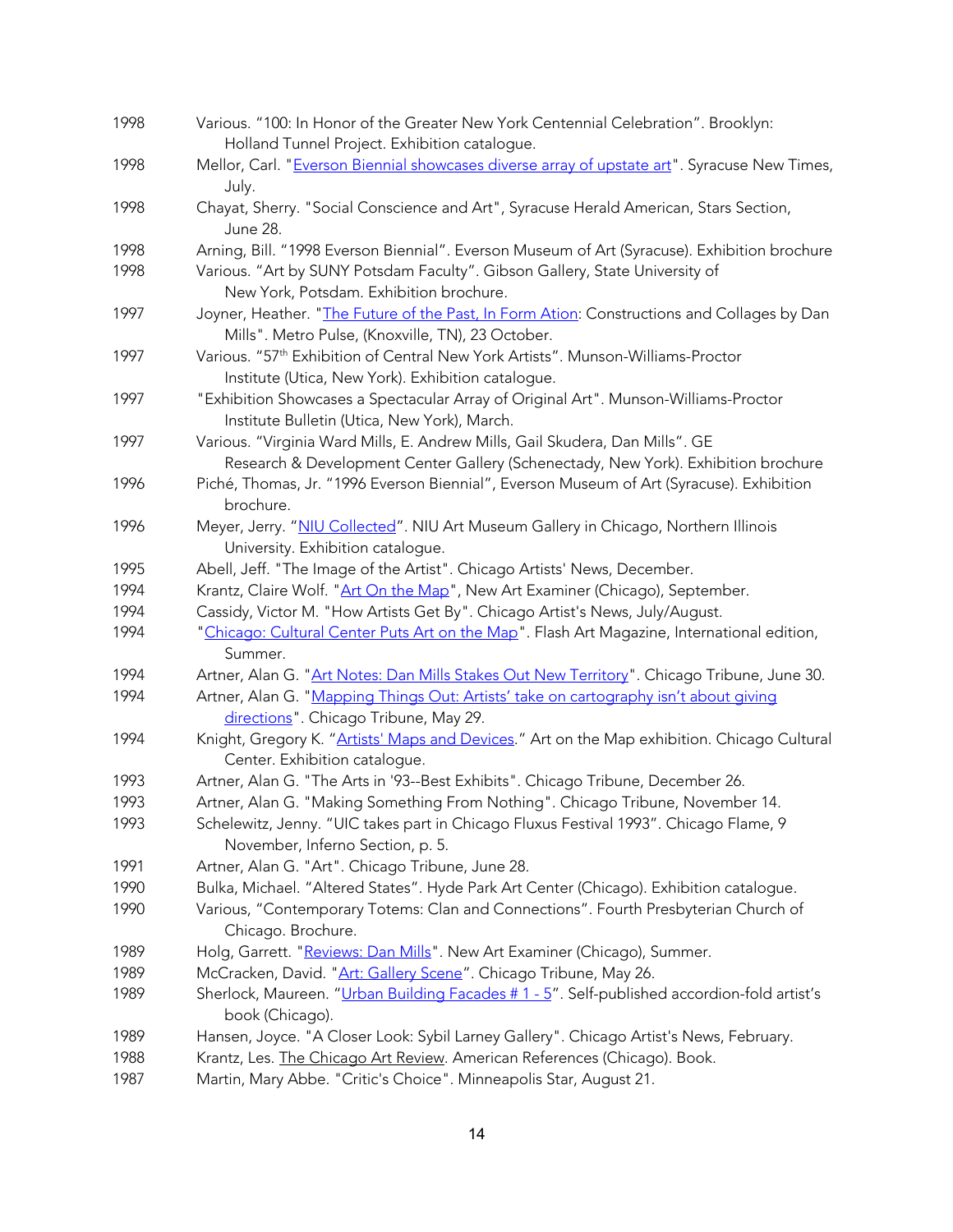| 1987 | Silberman, Rob. "Exhibits: The Object Transformed". City Pages (Minneapolis), September<br>16.                                                                                                            |
|------|-----------------------------------------------------------------------------------------------------------------------------------------------------------------------------------------------------------|
| 1987 | Yanson, Julie. "Proud Objects." The Object Transformed: David Kargl, Dan Mills, Elizabeth<br>Newman exhibition. Minneapolis: MCAD Gallery, Minneapolis College of Art and Design.<br>Exhibition brochure. |
| 1987 | Various. "The House Show". Chicago: Missouri Gallery. Exhibition catalogue.                                                                                                                               |
| 1987 | Holg, Garrett. " <b>Extended Boundaries</b> ". New Art Examiner (Chicago), February.                                                                                                                      |
| 1986 | "Chicago 1986 - A Critic's Poll". New Art Examiner (Chicago), May.                                                                                                                                        |
| 1985 | Yood, James. "An 'Emerging' Phenomenon: New Talent Exhibitions Prevail in Chicago"<br>New Art Examiner (Chicago), December.                                                                               |
| 1985 | Various. "Alumni Exhibition". NIU Art Museum Gallery in Chicago, Northern Illinois<br>University. Exhibition catalogue.                                                                                   |
| 1983 | Hutchison, Robert. "The Additive Process". Hyde Park Art Center (Chicago). Exhibition<br>catalogue.                                                                                                       |
| 1983 | Burleigh, Robert. Rawspace 1981, '82, '83. Chicago: ARC Gallery (Chicago). Book.                                                                                                                          |
| 1983 | Allison, Bethe. "Reviews: The Additive Process". New Art Examiner (Chicago), July.                                                                                                                        |
| 1983 | Haydon, Harold. "Galleries". Chicago Sun Times, May 20.                                                                                                                                                   |
| 1983 | Glatt, Cara. "Art Center 'adds' a fine show". The Herald (Chicago), May 4.                                                                                                                                |
| 1983 | Cover Art. Chicago Artists' Coalition Newsletter, April.                                                                                                                                                  |
| 1983 | Haydon, Harold. "Galleries". Chicago Sun Times, February 18.                                                                                                                                              |
|      |                                                                                                                                                                                                           |

# SPEAKER, VISITING ARTIST

| 2021 | Speaker, Counter Cartographies, Chatter Marks, Anchorage Museum Podcast, AK                 |
|------|---------------------------------------------------------------------------------------------|
| 2021 | Speaker, Virtual Lunch & Learn with the Library: Counter Cartographies, Anchorage           |
|      | Museum, AK                                                                                  |
| 2021 | Lecturer, Cartography: Life, Liberty, and the Pursuit of Happiness, Current Wars and        |
|      | Conflicts, and More, Monday Map Lunch Series, Osher Map Library, University of              |
|      | Southern Maine, Portland, ME                                                                |
| 2021 | Panelist, Art as Protest: Maine Artists Discuss the Role of Artists Who Use Their Work for  |
|      | Activism, Maine Calling, Maine Public (NPR), Portland, ME                                   |
| 2020 | Visiting Artist/Critic, Herron Gallery, Herron School of Art + Design, Indianapolis, IN     |
| 2020 | Lecturer/Juror, Ewing Gallery of Art + Architecture, University of Tennessee, Knoxville, TN |
| 2020 | Lecturer/Visiting Critic, Museum of Art, University of New Hampshire, Durham, NH            |
| 2019 | Gallery Talk, Tuesday Talk: Dan Mills, Center for Maine Contemporary Art, Rockland, ME      |
| 2018 | Lecturer, David C. Driskell Center Third Annual Collector's School, The David C. Driskell   |
|      | Center for the Study of the Visual Arts and Culture of African Americans and the African    |
|      | Diaspora, University of Maryland, College Park, MD                                          |
| 2017 | Moderator, Academe, Wisal - A Symposium on Cross-Cultural Collaboration, The George         |
|      | Washington University, Washington, DC                                                       |
| 2017 | Panelist, Where the Map Takes You: The Intersection of Cartography and Creativity, Osher    |
|      | Map Library, University of Southern Maine, Portland, ME                                     |
| 2016 | Panelist, Contemporary Art in Maine, Maine Calling, MPBN, (Maine NPR)                       |
| 2016 | Panelist, Process and Discovery: Maps as Art, Artists as Cartographers, Osher Map Library,  |
|      | University of Southern Maine, Portland, ME                                                  |
| 2015 | Visiting Critic/Lecturer, Utah Museum of Contemporary Art, Salt Lake City, UT               |
|      |                                                                                             |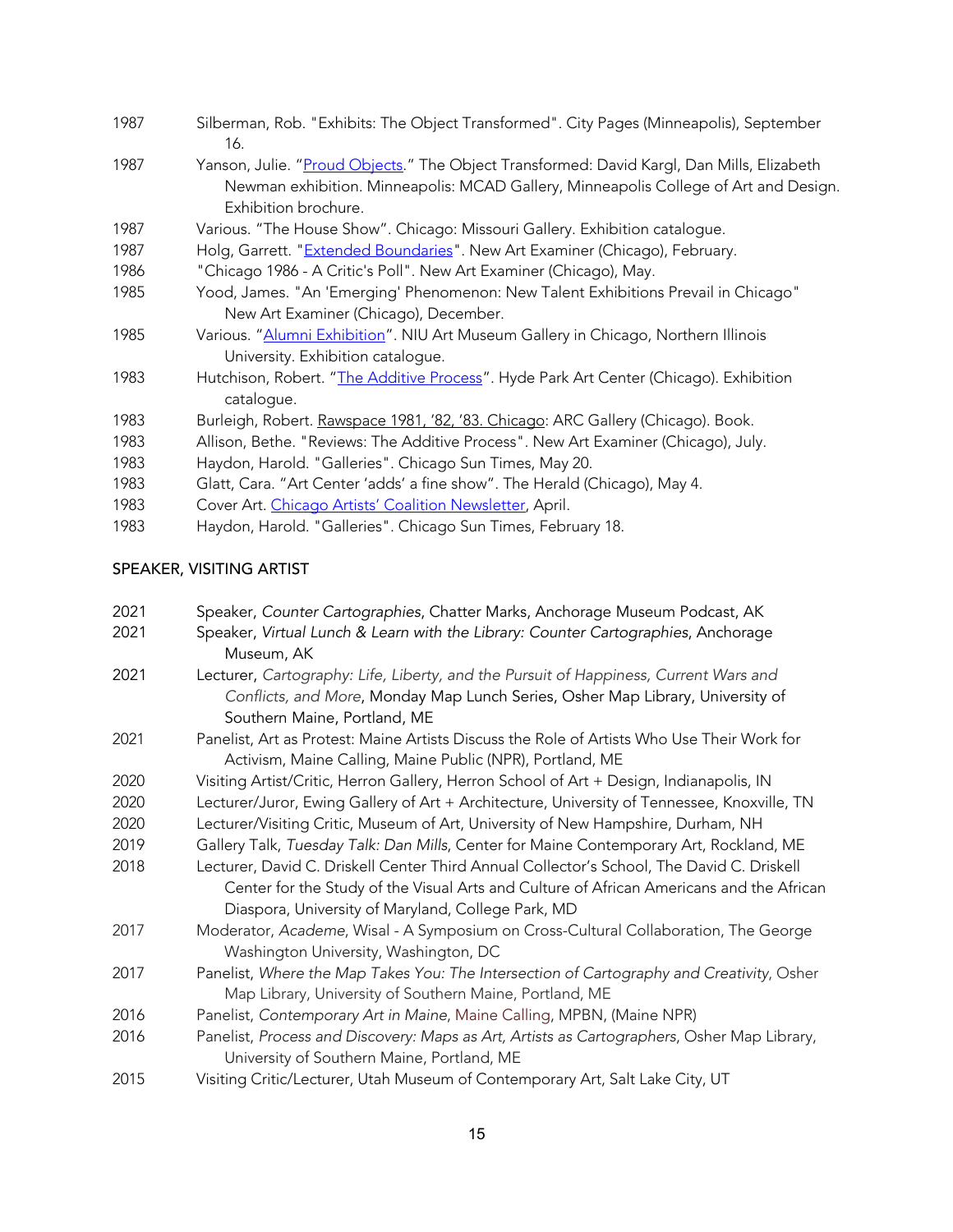| 2015    | Visiting Artist/Gallery Talk, Montserrat College of Art, Beverly, MA                                                                                               |
|---------|--------------------------------------------------------------------------------------------------------------------------------------------------------------------|
| 2014    | Panelist, Making a New Whole: The Art of Collage, University of New England,<br>Portland, ME                                                                       |
| 2013    | Visiting Critic, MFA candidates, Department of Art & Art History, Stanford University, Palo<br>Alto, CA                                                            |
| 2013    | Panelist, Artists in Conversation, in conjunction with Dissident Futures, Yerba Buena Center<br>for the Arts, San Francisco, CA                                    |
| 2013    | Panelist/Portfolio Reviewer, Click! Conference, University of Wyoming, Laramie, WY                                                                                 |
| 2013    | Discussion Moderator, Ai Weiwei: Never Sorry, L/A Film Forum, Lewiston Public Library,<br>Lewiston, ME                                                             |
| 2012    | Gallery Talk, Mapping: A Quest for the Present and Future, MetCap Bank, Chicago, IL                                                                                |
| 2012    | Gallery Talk, Not the Usual Politics, Rose Contemporary, Portland, ME                                                                                              |
| 2012    | Gallery Talk, US Future States Atlas and related material, Chicago Cultural Center, Chicago,<br>IL                                                                 |
| 2011    | Visiting Artist/Lecturer, Lecture Series in the Visual Arts, University of Southern Maine,<br>Gorham, ME                                                           |
| 2010    | Gallery Talk, Meditations on Empire, Mandeville Gallery, Union College, Schenectady, NY                                                                            |
| 2010    | Lecturer, book signing, US Future States Atlas, Lafayette College, Easton, PA                                                                                      |
| 2010    | Lecturer, Juror's Lecture, Kutztown University of Pennsylvania                                                                                                     |
| 2009    | Visiting Artist/Guest Critic, Tianjin Academy of Fine Arts, Tianjin, China                                                                                         |
| 2009    | Panelist and book signing, The Worlds We Make Up: KC Cole, Dan Mills, and Tim Page, part<br>of "Categorically Not!" series, Santa Monica Studios, Santa Monica, CA |
| 2008    | Gallery Talk, Dan Mills: Empire, Ganser Gallery, Millersville University, Millersville, PA                                                                         |
| 2007    | Lecturer, Dan Mills: Empire, Lynchburg College, Lynchburg, VA                                                                                                      |
| 2006    | Lecturer, Misleading Trails, Schick Art Gallery, Skidmore College, Saratoga Springs, NY                                                                            |
| 2006    | Gallery Talk, Contemporary Ideas, Foreman Gallery, Hartwick College, Oneonta, NY                                                                                   |
| 2006    | Lecturer, Misleading Trails, St. Mary's College, St. Mary's City, MD                                                                                               |
| 2005    | Lecturer, Misleading Trails, Vanderbilt University, Nashville, TN                                                                                                  |
| 2005    | Lecturer, Misleading Trails, Wake Forest University, Winston-Salem, NC                                                                                             |
| 2002    | Lecturer, Collage/Assemblage/Montage, Pennsylvania School of Art & Design, Lancaster, PA                                                                           |
| 2002    | Gallery Talk, Dan Mills: Detector, NIU Art Museum, Northern Illinois University, Chicago, IL                                                                       |
| 2001    | Lecturer, Spring 2001 Lecture Series: Clytie Alexander, Dan Mills, Robert Ryman, Robert<br>Storr, William Paterson University, Wayne, NJ                           |
| 2000    | Visiting Artist/Lecturer, NYS Summer School of Arts, State University of New York, Brockport, NY                                                                   |
| 1997    | Visiting Artist/Lecturer, In For Mation, University of Tennessee, Knoxville, TN                                                                                    |
| 1996    | Visiting Artist/Lecturer, NYS Summer School of the Arts, Cazenovia College, NY                                                                                     |
| 1992-94 | Lecturer, Art Seminar, Harper College, Palatine, IL                                                                                                                |
| 1992    | Panelist, The Found Object in Art, The School of the Art Institute of Chicago, IL                                                                                  |
| 1989    | Lecturer, Dan Mills: Urban Building Facades, Sybil Larney Gallery, Chicago, IL                                                                                     |
| 1987    | Gallery Talk, The Object Transformed, Minneapolis College of Art & Design, Minneapolis, MN                                                                         |
| 1987    | Lecturer, Sculpture: Structures on the Wall, N.A.M.E. Gallery, Chicago, IL                                                                                         |
| 1987    | Guest Critic, M.F.A. Candidate Critiques, University of Illinois at Chicago, IL                                                                                    |
| 1987    | Guest Critic, M.F.A. Candidate Critiques, The School of The Art Institute of Chicago, IL                                                                           |
| 1986    | Lecturer, Graduate Seminar, University of Notre Dame, Notre Dame, IN                                                                                               |
| 1984    | Visiting Artist/Lecturer, NY State Summer School of the Arts, State University of NY,<br>Fredonia, NY                                                              |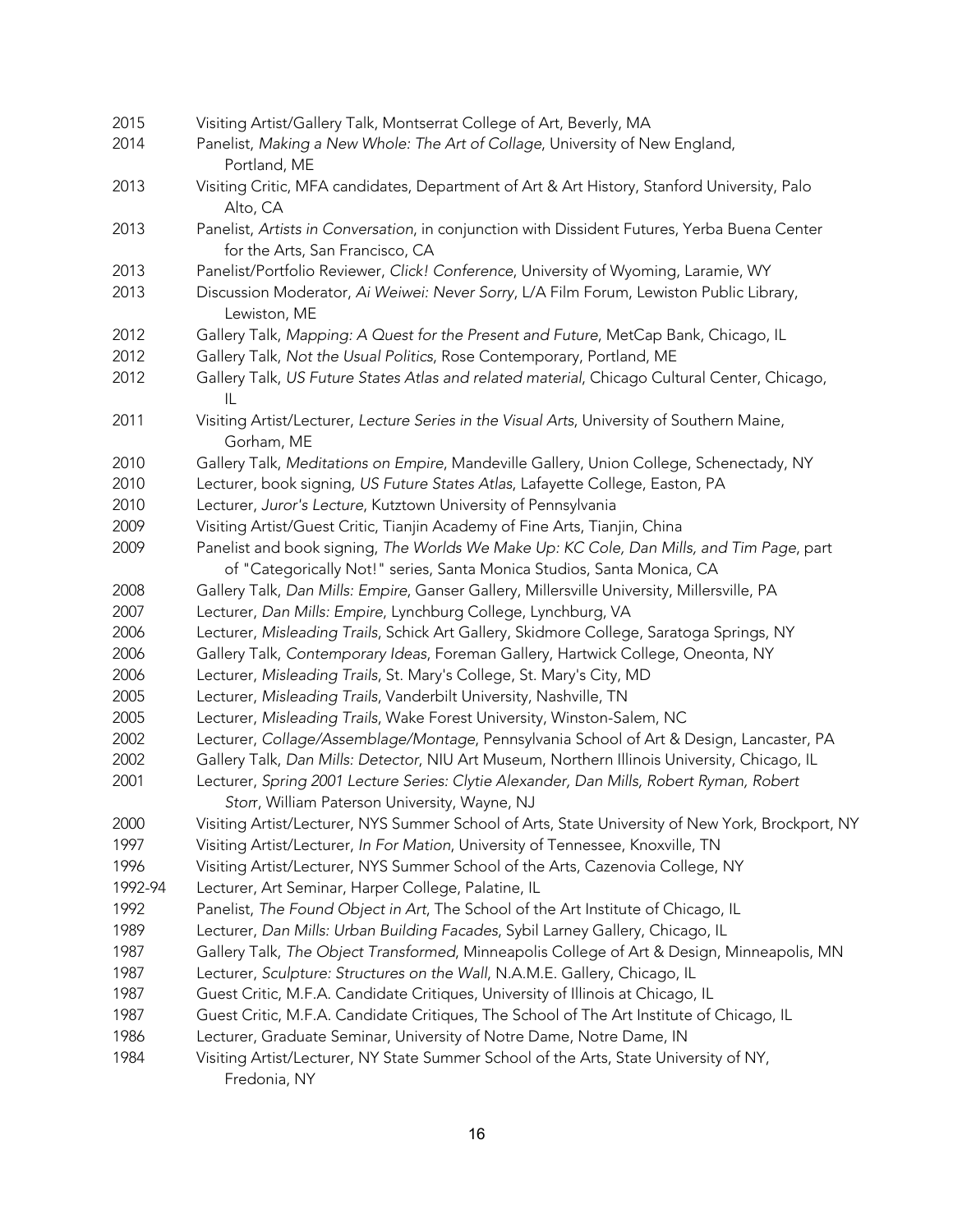#### SELECTED COLLECTIONS

BMO Financial Group, Chicago, IL The British Library, London, England Bucknell University, Lewisburg, PA University of California, Berkeley, CA University of California, Los Angeles, CA University of California, Santa Barbara, CA Colorado College, Colorado Springs, CO University of Connecticut, Storrs, CT University or Delaware, Newark, DE Erie Art Museum, Erie, PA Harvard University, Cambridge, MA University of Illinois, Urbana-Champaign, IL Lafayette College, Easton, PA Library of Congress, Washington, DC John D. & Catherine T. MacArthur Foundation, Chicago, IL University of Minnesota, Minneapolis, MN JP Morgan Chase & Co., New York, NY Mount Holyoke College Art Museum, South Hadley, MA Museum of Art, University of New Hampshire, Durham, NH Northern Illinois University, DeKalb, IL Northwestern University, Evanston, IL University of Oregon, Eugene, OR State University of New York, Potsdam, NY Swarthmore College, Swarthmore, PA University of Tennessee, Knoxville, TN Union College, Schenectady, NY University of Vermont, Burlington, VT Wesleyan University, Middletown, CT University of Wisconsin, Madison, WI

#### PROFESSIONAL GRANTS AND AWARDS

| 2020-21 | Project Grant for Artists, Maine Arts Commission, Augusta, ME                                                 |
|---------|---------------------------------------------------------------------------------------------------------------|
| 2019    | Selected, 50 Mainers, Creating a brighter future for the state, Maine Magazine, Portland, ME                  |
| 2017    | Participant, US Cultural Delegation to Saudi Arabia, Ithra, Saudi Arabia                                      |
| 2008-09 | Extended Professional Enrichment Leave, Bucknell University, Lewisburg, PA                                    |
| 2008    | Individual Artists Fellowship, Pennsylvania Council on the Arts, Harrisburg, PA                               |
| 2007    | Burma-Bucknell Award for International and Intercultural Understanding, Bucknell University,<br>Lewisburg, PA |
| 2001    | Sabbatical, State University of New York at Potsdam, NY (declined)                                            |
| 1999    | President's Award for Excellence in Professional Service, State University of New York at                     |
|         | Potsdam, NY                                                                                                   |
| 1999    | S.O.S. Grant, New York Foundation for the Arts, New York, NY                                                  |